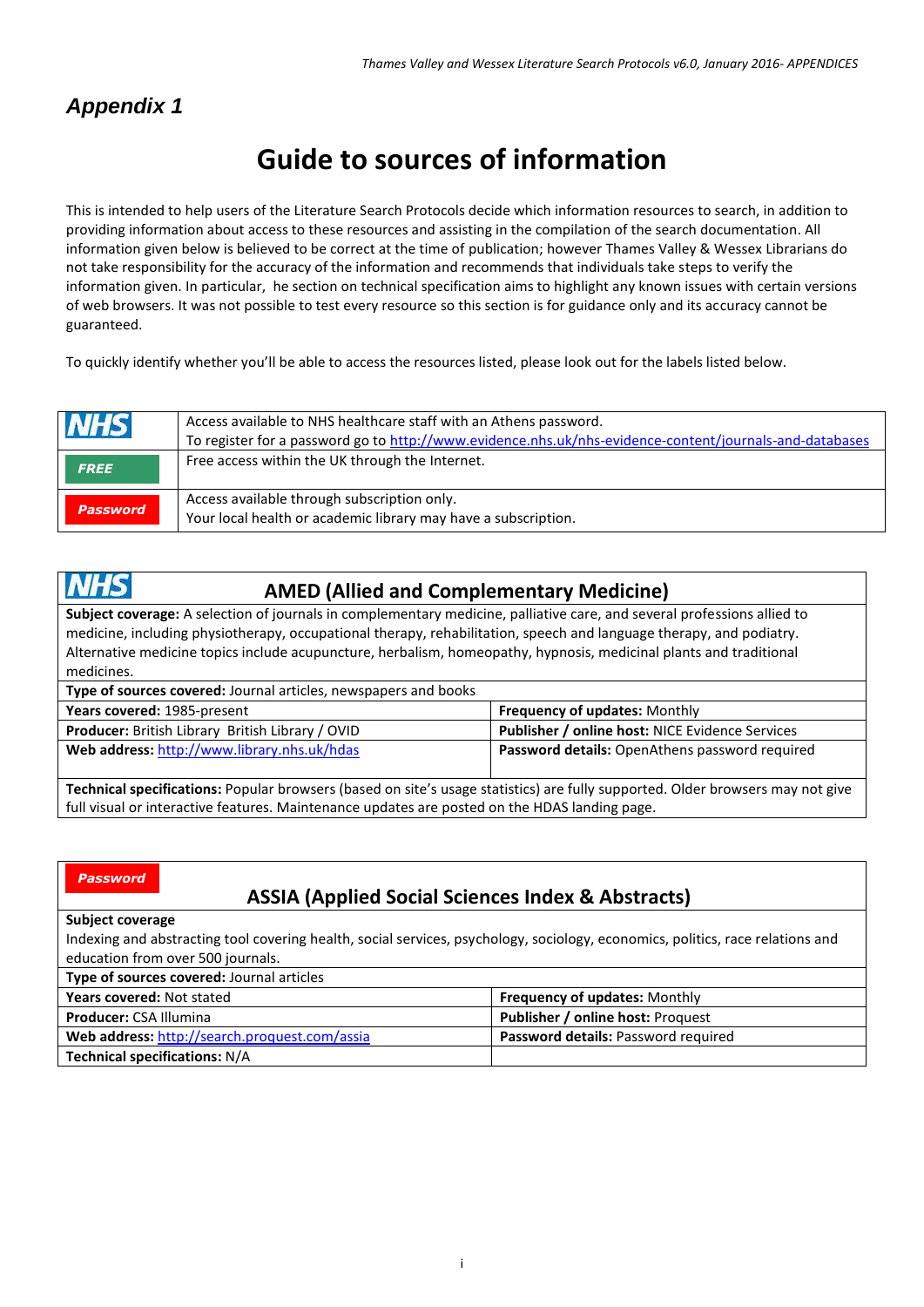## *Password*

# **Biological Abstracts**

#### **Subject coverage**

Database covering the fields of biology, biochemistry, biotechnology, botany, pre-clinical and experimental medicine, pharmacology, zoology, agriculture, and veterinary medicine from over 5200 journals.

| Type of sources covered: Journal articles                   |                                                     |  |
|-------------------------------------------------------------|-----------------------------------------------------|--|
| Years covered: 1926-present                                 | Frequency of updates: Twice-monthly                 |  |
| <b>Producer: Thomson Reuters</b>                            | Publisher / online host: Available from OVID, EBSCO |  |
|                                                             | or Web of Knowledge.                                |  |
| Web address:                                                | Password details: Password required                 |  |
| EBSCO www.ebscohost.com/academic/biological-abstracts       |                                                     |  |
| OVID www.ovid.com/site/catalog/databases/24.jsp             |                                                     |  |
| Web of Knowledge wokinfo.com/products_tools/specialized/ba/ |                                                     |  |
| <b>Technical specifications: N/A</b>                        |                                                     |  |

| <b>FREE</b><br><b>BioMed Central</b>                                                                                                                                                         |                                    |                                                         |
|----------------------------------------------------------------------------------------------------------------------------------------------------------------------------------------------|------------------------------------|---------------------------------------------------------|
| <b>Subject coverage</b><br>Science, Technology and Medicine publisher with a portfolio of over 290 peer-reviewed open access journals spanning all<br>areas of biology, medicine and health. |                                    |                                                         |
| Type of sources covered: Open access articles                                                                                                                                                |                                    |                                                         |
| Years covered: Not stated                                                                                                                                                                    |                                    | <b>Frequency of updates: Not stated</b>                 |
| <b>Producer:</b> Springer Nature                                                                                                                                                             |                                    | Name of publisher / online host: BioMed Central         |
|                                                                                                                                                                                              | Web address: www.biomedcentral.com | <b>Password details: Password needed for additional</b> |
|                                                                                                                                                                                              |                                    | services and products only.                             |

**Technical specifications:** N/A

#### *Password*

# **BIOSIS Previews and BIOSIS Citation Abstracts**

#### **Subject coverage**

BIOSIS Previews combines journal content from Biological Abstracts® with supplemental, non-journal coverage from Biological Abstracts/RRM® (Reports, Reviews, Meetings)

BIOSIS Citation Index provides comprehensive life sciences coverage from over 5000 journals and 1500 meetings.

**Type of sources covered:** Journal articles, reports, reviews, meetings, patents

| Years covered: 1926 - present                                | <b>Frequency of updates: Not stated</b>         |  |
|--------------------------------------------------------------|-------------------------------------------------|--|
| <b>Producer: Thomson Reuters</b>                             | Publisher / online host: Web of Science or OVID |  |
| Web address: wokinfo.com/products_tools/specialized/bp/      | <b>Password details: Password required</b>      |  |
| wokinfo.com/training support/training/biosis-citation-index/ |                                                 |  |
| Access is also available via OVID                            |                                                 |  |
| <b>Technical specifications: N/A</b>                         |                                                 |  |
|                                                              |                                                 |  |

# **BNI (British Nursing Index)**

full visual or interactive features. Maintenance updates are posted on the HDAS landing page.

#### **Subject coverage**

Indexes articles from the most popular English language nursing journals published primarily in the UK. Covers all aspects of nursing, midwifery and community healthcare. Includes selective content from medical, allied health and management titles.

| Type of sources covered: Journal articles, trade journals, dissertations and theses                                            |                                                        |  |
|--------------------------------------------------------------------------------------------------------------------------------|--------------------------------------------------------|--|
| Years covered: 1985 to present                                                                                                 | Frequency of updates: Monthly                          |  |
| <b>Producer: Proguest</b>                                                                                                      | <b>Publisher / online host: NICE Evidence Services</b> |  |
| Web address: http://www.library.nhs.uk/hdas<br><b>Password details:</b> OpenAthens password required                           |                                                        |  |
| Technical specifications: Popular browsers (based on site's usage statistics) are fully supported. Older browsers may not give |                                                        |  |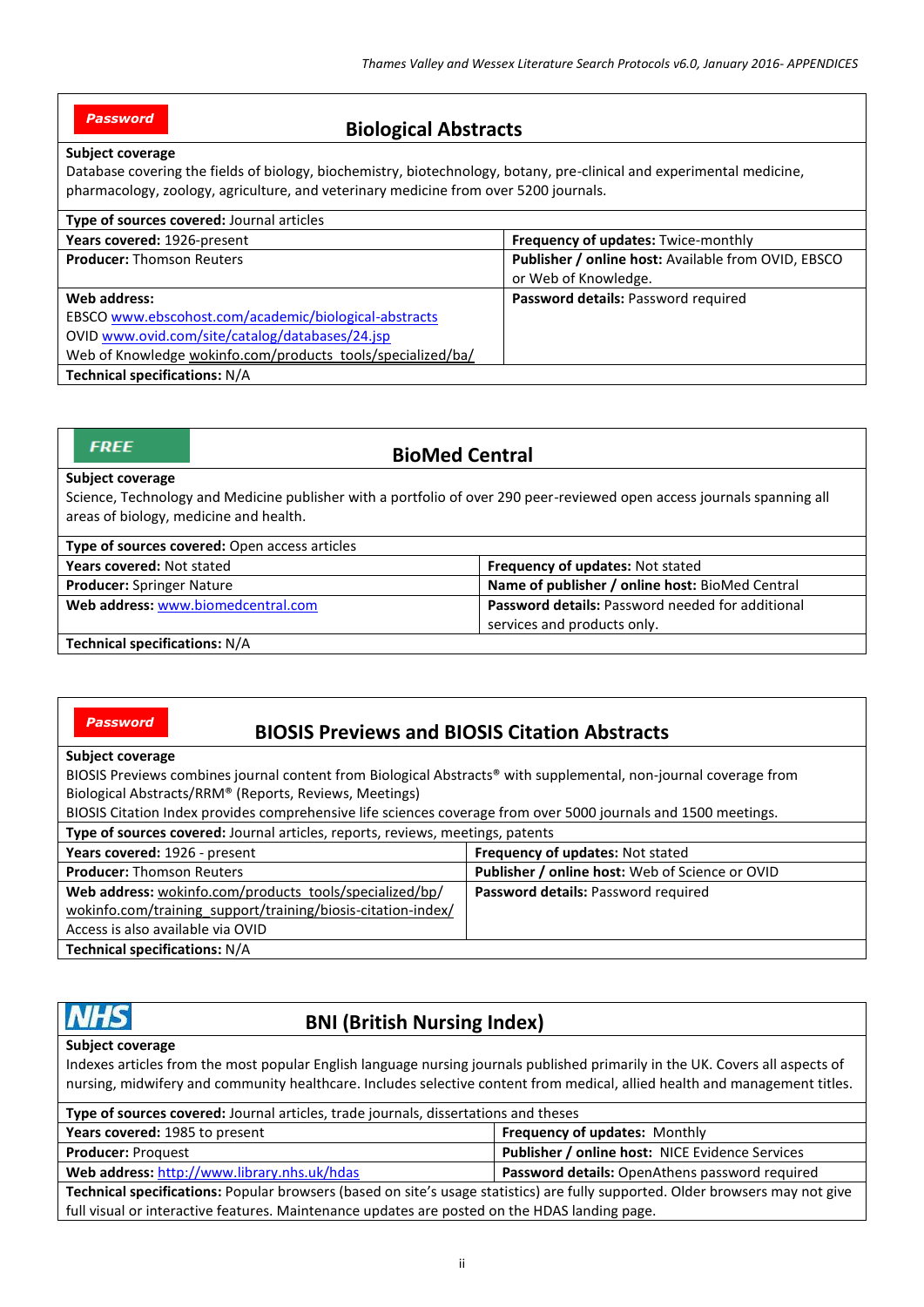#### *FREE*

# **The Campbell Library of Systematic Reviews**

**Subject coverage:** Online access to the full text of systematic reviews undertaken by the Campbell Collaboration in the areas of education, crime and justice and social welfare. The Campbell Collaboration is an international research network based on voluntary co-operation between researchers from different backgrounds.

| <b>Types of sources covered:</b> Systematic reviews |                                                                 |  |
|-----------------------------------------------------|-----------------------------------------------------------------|--|
| Years covered: 2004-present                         | <b>Frequency of updates: Bi-monthly</b>                         |  |
| <b>Producer:</b> The Campbell Collaboration (C2)    | <b>Publisher / online host:</b> The Campbell Collaboration (C2) |  |
| Web address: www.campbellcollaboration.org          | Password details: No password required                          |  |
| <b>Technical specifications: N/A</b>                |                                                                 |  |

| -13 |  |  |
|-----|--|--|
|     |  |  |

## **Centre for Reviews and Dissemination**

#### **Subject coverage**

*Database of Abstracts of Reviews of Effects*: Critical appraisals of systematic reviews published elsewhere. *No longer updated - archive access only with records added up to 31 March 2015 Try NICE Evidence Search as an alternative source*

*NHS Economic Evaluation Database*: Assessments of economic evaluations of health care interventions. *No longer updatedarchive access only with records added up to 31 March 2015*

*HTA Database* **–** Health Technology Assessment reports which continue to be produced by CRD

*Cochrane Systematic* reviews up to March 2015 are also included

| Type of sources covered: assessment of systematic reviews, evaluations of healthcare interventions |                                                 |  |
|----------------------------------------------------------------------------------------------------|-------------------------------------------------|--|
| Years covered: DARE and NHS EE: 1994-2015                                                          | Frequency of updates: Only HTA is updated.      |  |
| HTA: not stated                                                                                    | Frequency not stated                            |  |
| <b>Producer:</b> Centre for Reviews and Dissemination                                              | Publisher / online host: Centre for Reviews and |  |
|                                                                                                    | Dissemination.                                  |  |
| Web address:                                                                                       | Password details: No password required          |  |
| Archive access to DARE and NHS EE databases                                                        |                                                 |  |
| www.crd.york.ac.uk/crdweb/                                                                         |                                                 |  |
| DARE Abstracts are also available via Pubmed Health                                                |                                                 |  |
| http://www.ncbi.nlm.nih.gov/pubmedhealth/                                                          |                                                 |  |
| HTAs can also be searched via https://www.cadth.ca/resources/hta-                                  |                                                 |  |
| database-canadian-search-interface                                                                 |                                                 |  |
|                                                                                                    |                                                 |  |
| <b>Technical specifications: N/A</b>                                                               |                                                 |  |

# *NHS* CINAHL (Cumulative Index to Nursing and Allied Health Literature)

**Subject coverage** Covers all aspects of nursing and allied health disciplines. Seventeen allied health disciplines are covered, including: cardiopulmonary technology, dental hygiene, emergency services, medical/laboratory technology, occupational therapy, optometry, physical therapy and rehabilitation, social service in health care, speech-language pathology, nutrition and dietetics, audiology and surgical technology. Journals from biomedicine, alternative therapy, health sciences librarianship, health promotion/education, and consumer health are also scanned for relevant articles.

| Type of sources covered, e.g. journals, dissertations :                                                                        |                                                        |  |
|--------------------------------------------------------------------------------------------------------------------------------|--------------------------------------------------------|--|
| Journal articles, books, dissertations, selected conference proceedings.                                                       |                                                        |  |
| Years covered: 1981-present                                                                                                    | <b>Frequency of updates: Not stated</b>                |  |
| <b>Producer: EBSCO</b>                                                                                                         | <b>Publisher / online host: NICE Evidence Services</b> |  |
| Web address: http://www.library.nhs.uk/hdas                                                                                    | <b>Password details:</b> OpenAthens password required  |  |
|                                                                                                                                |                                                        |  |
| Technical specifications: Depular browsers (based on site's usege statistics) are fully supported. Older browsers may not give |                                                        |  |

**Technical specifications:** Popular browsers (based on site's usage statistics) are fully supported. Older browsers may not give full visual or interactive features. Maintenance updates are posted on the HDAS landing page.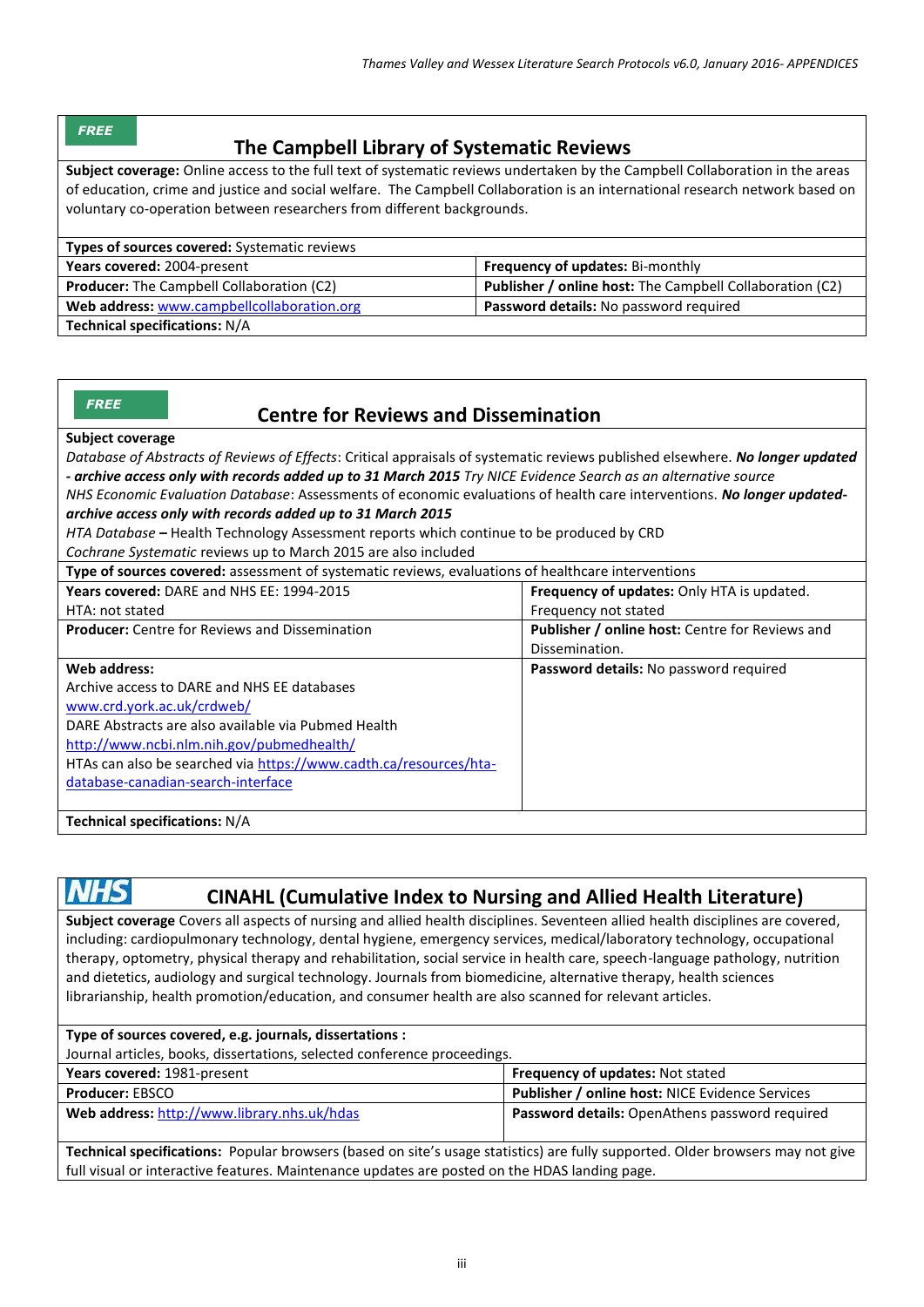## *Password*

# **Clinical Evidence**

#### **Subject coverage**

Provides current evidence based reviews of the prevention and treatment for more than 500 conditions.Clinical conditions are selected for their relevance to clinical practice by section editors and contributors, in collaboration with primary care clinicians and patients. Consultation rates, morbidity and mortality data are also consulted to ensure that important conditions are included.

**Type of sources covered:** Principally systematic reviews and RCTs, (observational studies and cohort studies where appropriate).The literature is searched using the Cochrane Library, Medline, Embase and occasionally other electronic databases.

| Years covered: N/A                           | <b>Frequency of updates:</b> Updating strategy for CE reviews is based on the |
|----------------------------------------------|-------------------------------------------------------------------------------|
|                                              | content of the review, the number of new RCTs and systematic reviews          |
|                                              | being published on the topic each year, and the popularity of the review      |
|                                              | with readers.                                                                 |
| Producer: BMJ Publishing                     | <b>Publisher / online host: BMJ Publishing</b>                                |
| Web address: http://clinicalevidence.bmj.com | Password details: Password required                                           |
| <b>Technical specifications: N/A</b>         |                                                                               |

## **Clinical Knowledge Summaries**

**Subject coverage:**

*FREE*

Concise, accessible summaries of current evidence for primary care professionals**; over 350** topics focus on the most common and significant presentations in primary care

**Types of resources covered:** Systematic reviews, guidelines, RCTs, HTAs, evidence-based reviews & summaries, national policies, expert opinion, patient experiences and medicines.

High-quality secondary evidence from NICE accredited resources - like NICE guidance and Cochrane systematic reviews - is identified first.

| Years covered: Not stated                       | Frequency of updates: CKS content is continually reviewed and updated      |
|-------------------------------------------------|----------------------------------------------------------------------------|
|                                                 | to ensure it is relevant and accurate. 65+ updates and up to 10 new topics |
|                                                 | are produced each year. Title screen for each topic gives revision date.   |
| Producer: Clarity Informatics Ltd; commissioned | <b>Publisher / online host: NICE Evidence Services</b>                     |
| and funded by NICE                              |                                                                            |
| Web address: http://cks.nice.org.uk/            | Access details: No password required.                                      |
| Technical specifications: N/A                   |                                                                            |

| <b>FREE</b><br><b>ClinicalTrials.gov</b>                                                                                        |                                                           |  |  |
|---------------------------------------------------------------------------------------------------------------------------------|-----------------------------------------------------------|--|--|
| Subject coverage                                                                                                                |                                                           |  |  |
| A registry and summary results database of publicly and privately supported clinical studies conducted around the world for a   |                                                           |  |  |
| wide range of diseases and conditions. Searchable by many fields including condition, intervention, outcome measures,           |                                                           |  |  |
| sponsor/collaborator and location. (Including archive searchable by NCTid)                                                      |                                                           |  |  |
| Type of sources covered: Clinical trials, observational studies, and programs providing access to investigational drugs outside |                                                           |  |  |
| of clinical trials                                                                                                              |                                                           |  |  |
| Years covered: 2000 (results from 2008)                                                                                         | Frequency of updates: Daily                               |  |  |
| Producer: National Library of Medicine (US)                                                                                     | Publisher / online host: US National Institutes of Health |  |  |
| Web address: www.clinicaltrials.gov                                                                                             | Password details: No password required.                   |  |  |
| <b>Technical specifications: N/A</b>                                                                                            |                                                           |  |  |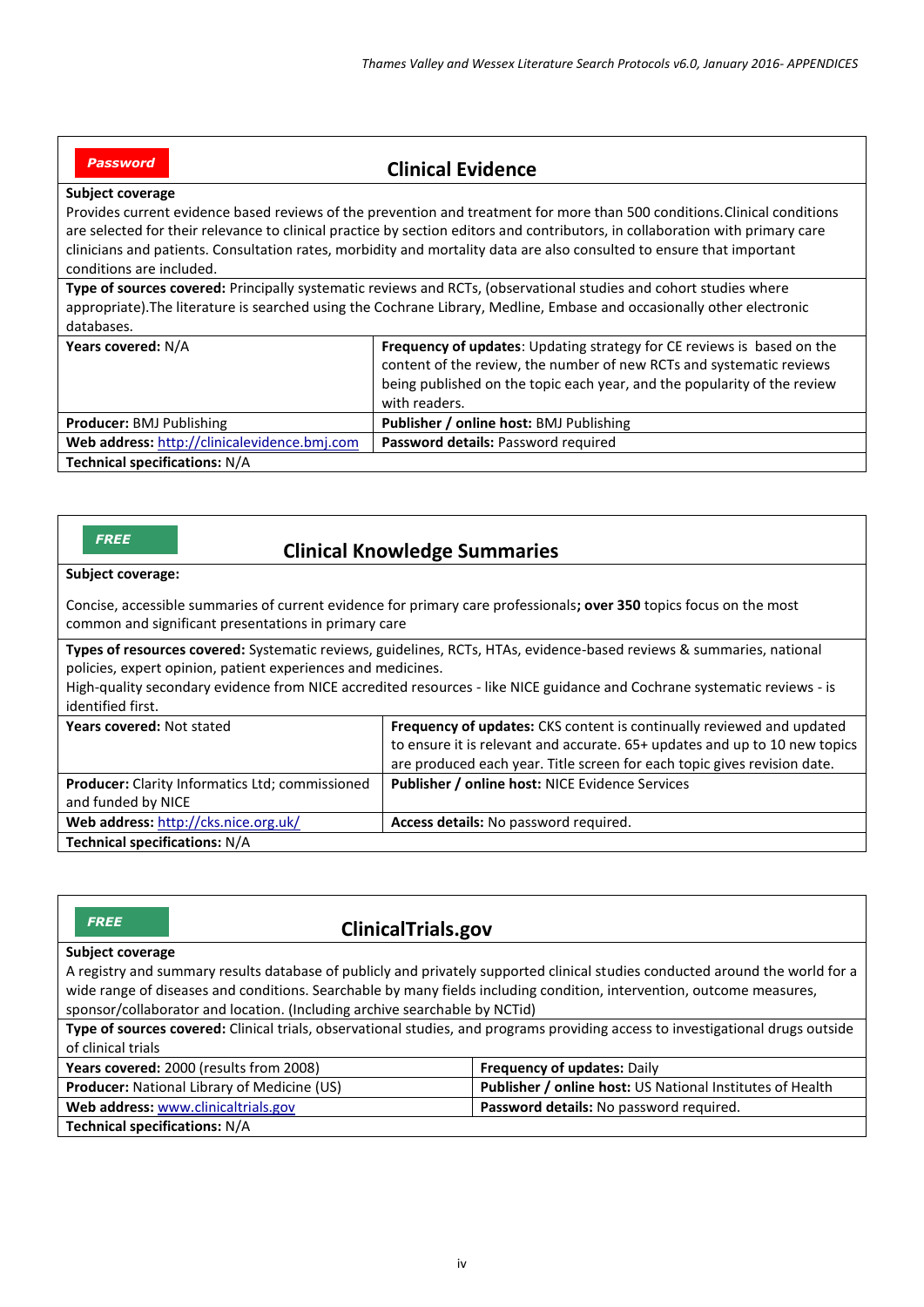| <b>FREE</b><br><b>Cochrane Library</b>                                                                                                                                                                                                                                                                                                                                                                                                                                                                                                                                                                                                                                                                                                                                                                                                                                                                                                                                                                                                                                                                                                                      |                                                                                                                                                                                                                             |  |  |  |
|-------------------------------------------------------------------------------------------------------------------------------------------------------------------------------------------------------------------------------------------------------------------------------------------------------------------------------------------------------------------------------------------------------------------------------------------------------------------------------------------------------------------------------------------------------------------------------------------------------------------------------------------------------------------------------------------------------------------------------------------------------------------------------------------------------------------------------------------------------------------------------------------------------------------------------------------------------------------------------------------------------------------------------------------------------------------------------------------------------------------------------------------------------------|-----------------------------------------------------------------------------------------------------------------------------------------------------------------------------------------------------------------------------|--|--|--|
|                                                                                                                                                                                                                                                                                                                                                                                                                                                                                                                                                                                                                                                                                                                                                                                                                                                                                                                                                                                                                                                                                                                                                             | Subject coverage: systematic reviews across all areas of healthcare, critical appraisals of systematic reviews, reports of<br>controlled trials, trial methodology, health technology assessments and economic evaluations. |  |  |  |
| Type of sources covered: Cochrane Database of Systematic Reviews (CDSR): full text of evidence based systematic reviews<br>of health care interventions prepared by The Cochrane Collaboration.<br>Cochrane Central Register of Controlled Trials (CENTRAL): the largest register of reports of controlled trials in the world.<br>Health Technology Assessment Database: details of completed and ongoing health technology assessments (studies of the<br>medical, social, ethical and economic implications of healthcare interventions) from around the world.<br>Database of Abstracts of Reviews of Effects: critical appraisals of systematic reviews published elsewhere. This database is no<br>longer being updated<br>Cochrane Database of Methodology Reviews: the most specific collection of records for reports and empirical<br>studies relating to the methods of systematic reviews and the evaluation of health and social care more generally. This<br>database is no longer updated<br>NHS Economic Evaluation Database: assessments of economic evaluations of health care interventions. This database is no<br>longer being updated |                                                                                                                                                                                                                             |  |  |  |
| <b>Years covered:</b>                                                                                                                                                                                                                                                                                                                                                                                                                                                                                                                                                                                                                                                                                                                                                                                                                                                                                                                                                                                                                                                                                                                                       | <b>Frequency of updates:</b>                                                                                                                                                                                                |  |  |  |
| CDSR: 1995 - present                                                                                                                                                                                                                                                                                                                                                                                                                                                                                                                                                                                                                                                                                                                                                                                                                                                                                                                                                                                                                                                                                                                                        | CDSR: continuously                                                                                                                                                                                                          |  |  |  |
| CENTRAL: 1995-present<br>CMR: 1995-July 2012                                                                                                                                                                                                                                                                                                                                                                                                                                                                                                                                                                                                                                                                                                                                                                                                                                                                                                                                                                                                                                                                                                                | CENTRAL: monthly.<br>HTA: quarterly                                                                                                                                                                                         |  |  |  |
| DARE: 1995 - April 2015                                                                                                                                                                                                                                                                                                                                                                                                                                                                                                                                                                                                                                                                                                                                                                                                                                                                                                                                                                                                                                                                                                                                     | DARE and NHS EED: quarterly up to April 2015, when                                                                                                                                                                          |  |  |  |
| HTA: 1995-present                                                                                                                                                                                                                                                                                                                                                                                                                                                                                                                                                                                                                                                                                                                                                                                                                                                                                                                                                                                                                                                                                                                                           | updating stopped.                                                                                                                                                                                                           |  |  |  |
| EED: 1995-present                                                                                                                                                                                                                                                                                                                                                                                                                                                                                                                                                                                                                                                                                                                                                                                                                                                                                                                                                                                                                                                                                                                                           |                                                                                                                                                                                                                             |  |  |  |
| <b>Producer:</b> Cochrane Collaboration                                                                                                                                                                                                                                                                                                                                                                                                                                                                                                                                                                                                                                                                                                                                                                                                                                                                                                                                                                                                                                                                                                                     | Publisher / online host: WileyOnline                                                                                                                                                                                        |  |  |  |
| Web address: www.thecochranelibrary.com or via                                                                                                                                                                                                                                                                                                                                                                                                                                                                                                                                                                                                                                                                                                                                                                                                                                                                                                                                                                                                                                                                                                              | Password details: No password required                                                                                                                                                                                      |  |  |  |
| http://www.evidence.nhs.uk/nhs-evidence-content/journals-and-                                                                                                                                                                                                                                                                                                                                                                                                                                                                                                                                                                                                                                                                                                                                                                                                                                                                                                                                                                                                                                                                                               |                                                                                                                                                                                                                             |  |  |  |
| databases                                                                                                                                                                                                                                                                                                                                                                                                                                                                                                                                                                                                                                                                                                                                                                                                                                                                                                                                                                                                                                                                                                                                                   |                                                                                                                                                                                                                             |  |  |  |
| Technical specifications: N/A                                                                                                                                                                                                                                                                                                                                                                                                                                                                                                                                                                                                                                                                                                                                                                                                                                                                                                                                                                                                                                                                                                                               |                                                                                                                                                                                                                             |  |  |  |

#### *Password*

# **Conference Proceedings Citation Index**

**Subject coverage:** helps researchers access the published literature from the most significant conferences, symposia, seminars, colloquia, workshops, and conventions worldwide. This resource offers a complete view of conference proceedings and their impact on global research, letting you use cited reference searching to track emerging ideas and new research beyond what is covered in the journal literature. Two editions cover the sciences and social sciences **Type of sources covered:** conference proceedings **Years covered:** 1990- **Frequency of updates:** Not stated

| <b>Producer:</b> Thomson Reuters                               | <b>Publisher / online Host: Web of Science</b> |
|----------------------------------------------------------------|------------------------------------------------|
| <b>Web address:</b> http://www.dart-europe.eu/basic-search.php | <b>Password details: Password required</b>     |
| <b>Technical specifications: N/A</b>                           |                                                |

#### *Password*

# **DART Europe E-Thesis Portal**

**Subject coverage** Open access repository of research projects on wide variety of subjects. Dart-Europe is the working group of the Networked Digital Library of Theses and Dissertations **Type of sources covered:** Theses from over 500 universities in 28 European countries. Abstract or full text available. **Years covered:** Not stated **Frequency of updates:** Not stated **Producer:** DART Europe **Publisher / online Host:** DART Europe **Web address:** <http://www.dart-europe.eu/basic-search.php> **Password details:** No password required **Technical specifications:** N/A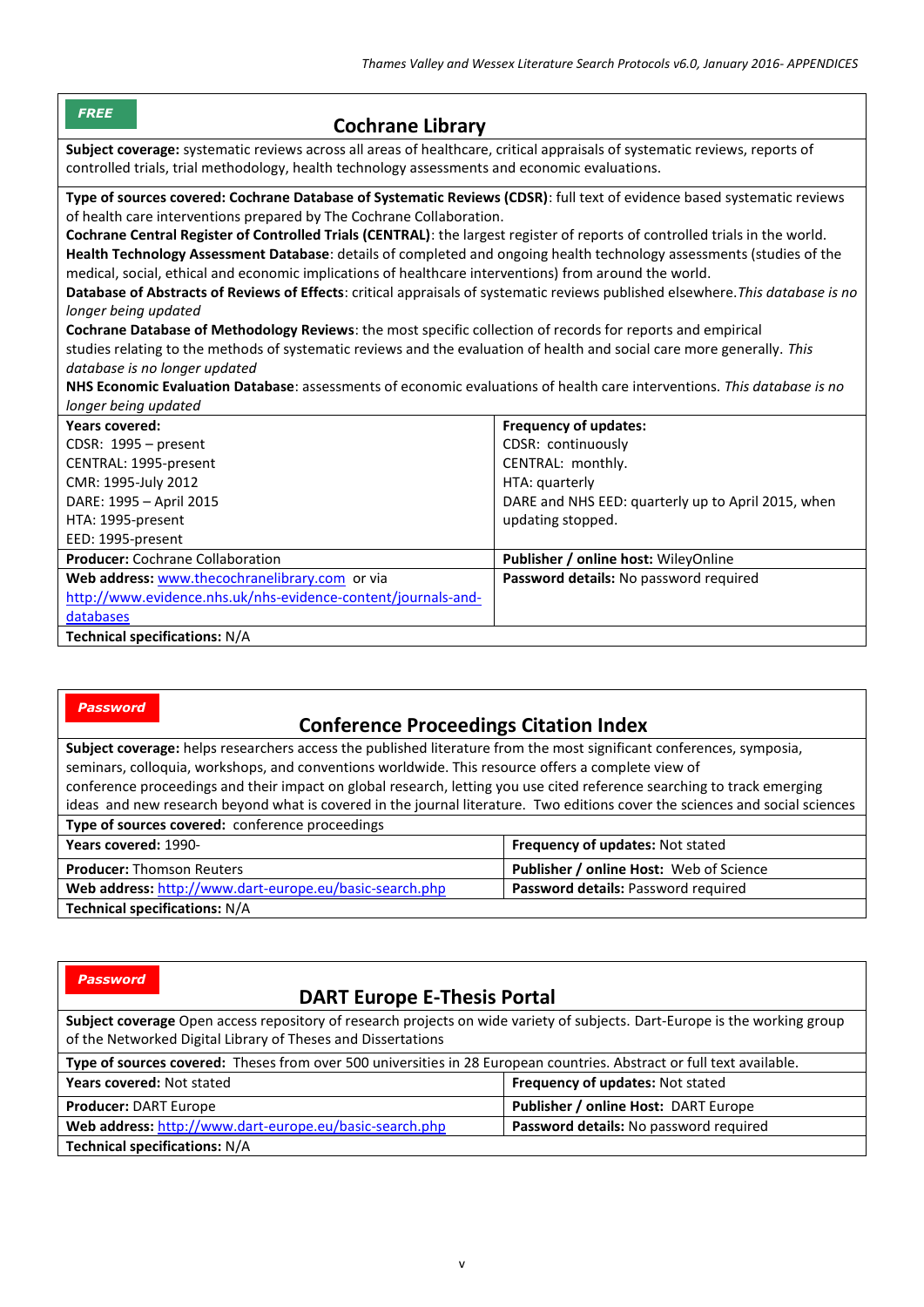| ા |  |  |
|---|--|--|
|   |  |  |

# **DUETs (UK Database of Uncertainties about the Effects of Treatments)**

**Subject coverage:** The UK Database of Uncertainties about the Effects of Treatments (UK DUETs) publishes treatment uncertainties from patients, carers, clinicians, and from research recommendations, covering a wide variety of health problems.

**Type of sources covered, e.g. journals, dissertations:**

Patients', carers' and clinicians' questions about the effects of treatment, research recommendations in reports of systematic reviews of existing research and in clinical guidelines, ongoing research studies

| <b>Years covered:</b> No specific date range  | <b>Frequency of updates: Monthly</b>                   |
|-----------------------------------------------|--------------------------------------------------------|
| <b>Producer: NICE</b>                         | <b>Publisher / online host: NICE Evidence Services</b> |
| Web address: http://www.library.nhs.uk/duets/ | <b>Password details:</b> No password required          |
| <b>Technical specifications: N/A</b>          |                                                        |

*Password*

# **Drug and Therapeutics Bulletin (DTB)**

#### **Subject coverage**

Rigorous and independent evaluations of, and practical advice on, individual treatments and the overall management of disease for doctors, pharmacists and other healthcare professionals. DTB is wholly independent of the pharmaceutical industry, Government and regulatory authorities and is free of advertising and other forms of commercial sponsorship.

| Type of sources covered: published research, including reports on clinical trials and systematic reviews. |                                                          |  |
|-----------------------------------------------------------------------------------------------------------|----------------------------------------------------------|--|
| Years covered: 1962-present                                                                               | <b>Frequency of updates: Monthly</b>                     |  |
| <b>Producer: BMJ Publishing Group Ltd</b>                                                                 | <b>Publisher / online host: BMJ Publishing Group Ltd</b> |  |
| Web address: http://dtb.bmj.com/                                                                          | Password details: Password required                      |  |
| Technical specifications: $N/\Delta$                                                                      |                                                          |  |

#### **Technical specifications:** N/A

# **electronic Medicines Compendium (eMC)**

#### **Subject coverage**

*FREE*

The electronic Medicines Compendium (eMC) contains information about medicines licensed for use in the UK. All documents in the eMC have been checked and approved by the UK Medicines and Healthcare Products Regulatory Agency (MHRA) and the European Medicines Agency (EMA).

| Type of sources covered: Summaries of product characteristics, patient information leaflets |                                                                       |  |
|---------------------------------------------------------------------------------------------|-----------------------------------------------------------------------|--|
| <b>Years covered: Not stated</b>                                                            | <b>Frequency of updates: Daily</b>                                    |  |
| Producer: electronic Medicines Compendium (eMC)                                             | <b>Publisher / online host:</b> electronic Medicines Compendium (eMC) |  |
| Web address: https://www.medicines.org.uk/emc/                                              | <b>Password details:</b> No password required                         |  |
| <b>Technical specification: N/A</b>                                                         |                                                                       |  |

| <b>EMBASE</b>                                                                                                                  |                                                        |  |
|--------------------------------------------------------------------------------------------------------------------------------|--------------------------------------------------------|--|
| Subject coverage                                                                                                               |                                                        |  |
| A major biomedical and pharmaceutical database indexing over 3,500 international journals in the following fields: drug        |                                                        |  |
| research, pharmacology, pharmaceutics, toxicology, clinical and experimental human medicine, health policy and                 |                                                        |  |
| management, public health, occupational health, environmental health, drug dependence and abuse, psychiatry, forensic          |                                                        |  |
| medicine, and biomedical and pharmaceutical engineering/instrumentation. There is also selective coverage for nursing,         |                                                        |  |
| dentistry, veterinary medicine, psychology, and alternative medicine.                                                          |                                                        |  |
| Type of sources covered: Journal articles                                                                                      |                                                        |  |
| Years covered: 1974-present                                                                                                    | <b>Frequency of updates: Daily</b>                     |  |
| <b>Producer: Elsevier</b>                                                                                                      | <b>Publisher / online host: NICE Evidence Services</b> |  |
| Web address: http://www.library.nhs.uk/hdas                                                                                    | Password details: OpenAthens password required         |  |
| Technical specifications: Popular browsers (based on site's usage statistics) are fully supported. Older browsers may not give |                                                        |  |
| full visual or interactive features. Maintenance updates are posted on the HDAS landing page.                                  |                                                        |  |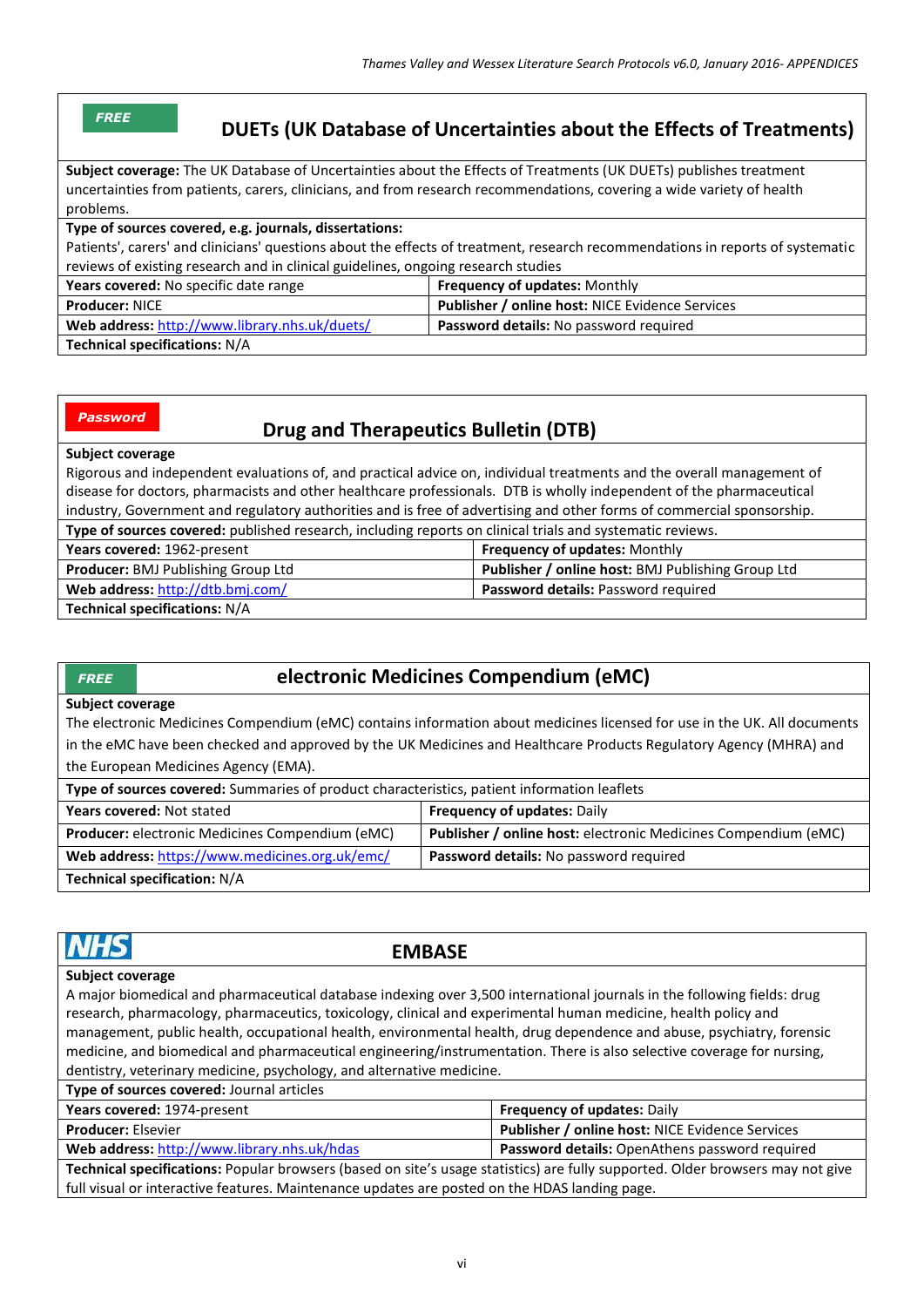| <b>Password</b> | <b>Emerging Sources Citation Index</b> |
|-----------------|----------------------------------------|
|                 |                                        |

**Subject coverage:** Part of the Web of Science Core Collection, ESCI aids retrieval of high-quality, peer-reviewed publications of regional importance and in emerging research fields by key opinion leaders, funders, and evaluators worldwide. Get realtime insight into a journal's citation performance while the content is considered for inclusion in other Web of Science collections.

| Type of sources covered: Journal articles                 |                                                 |
|-----------------------------------------------------------|-------------------------------------------------|
| Years covered: 2015-                                      | <b>Frequency of updates: Monthly</b>            |
| <b>Producer: Thomson Reuters</b>                          | <b>Publisher / online host:</b> Thomson Reuters |
| Web address:                                              | <b>Password details: Password required</b>      |
| http://wokinfo.com/products_tools/multidisciplinary/esci/ |                                                 |
| Technical specifications: N/A                             |                                                 |

| FREI |  |
|------|--|

# **ERIC (Education Resources Information Center)**

#### **Subject coverage**

Education and training, education research, preschool to adult and higher education

#### **Type of sources covered:**

Journal articles, books, theses, research reports, conference papers, federal standards, educational guides, electronic publications and historical materials

| Years covered: 1966-present                          | Frequency of updates: Monthly                              |
|------------------------------------------------------|------------------------------------------------------------|
| <b>Producer:</b> Institute of Education Sciences USA | <b>Publisher / online host: US Department of Education</b> |
| Web address: www.eric.ed.gov/                        | <b>Password details:</b> No password required              |
| <b>Technical specifications: N/A</b>                 |                                                            |

*FREE*

# **EThOS (Electronic Thesis Online Service)**

| Subject coverage All subjects                                                        |                                                              |
|--------------------------------------------------------------------------------------|--------------------------------------------------------------|
| Type of sources covered: More than 400,000 UK Theses from participating institutions |                                                              |
| Years covered: 1770-present                                                          | Frequency of updates: Monthly                                |
| <b>Producer: British Library</b>                                                     | Publisher / online host: British Library                     |
| Web address: http://ethos.bl.uk/                                                     | Password details: No password required to search. There is a |
|                                                                                      | charge for full text                                         |
| <b>Technical specifications: N/A</b>                                                 |                                                              |

*Password*

### **Global Health**

#### **Subject coverage**

Communicable diseases (including HIV/AIDS) ,tropical diseases, (including field and experimental studies),parasitic diseases and parasitology - medical entomology, human nutrition (including food composition, food poisoning, effects of diet on health, nutritional disorders, and experimental aspects), community and public health (including chronic diseases, occupational health, health status indicators, the impact of agriculture on health, and cancer epidemiology, maternal and child health),medicinal and poisonous plants (including pharmacology, tissue culture, animal studies, plant composition, allergens, and toxins).

**Type of sources covered:** Journal articles, books and reports, patents, theses, conference proceedings,

More than 160,000 records are added each year, and over 95% of these records include an English abstract. Publications from over 100 countries in 50 languages are abstracted.

| Years covered: 1973-present (NB: Global Health Archive is<br>available as a separate database and covers the years 1910-<br>1983) | <b>Frequency of updates: Weekly</b>        |
|-----------------------------------------------------------------------------------------------------------------------------------|--------------------------------------------|
| <b>Producer: CABI</b>                                                                                                             | Publisher / online host: CABI              |
| Web address: www.cabdirect.org                                                                                                    | <b>Password details: Password required</b> |
| Technical specifications: Did not work with IE7. Worked with Chrome.                                                              |                                            |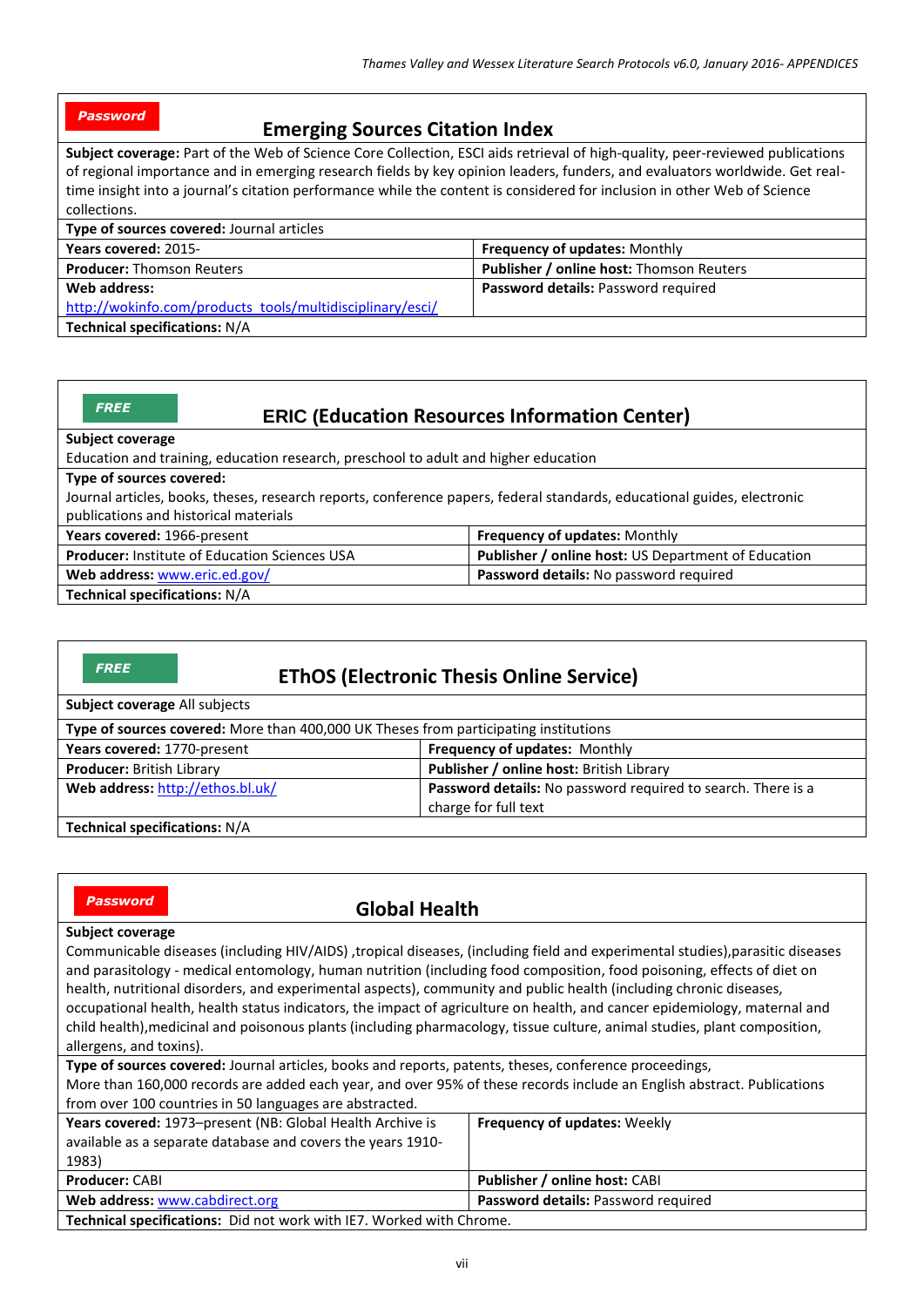# HS

# **Health Business Elite**

**Subject coverage:** Provides journal content detailing all aspects of health care administration and other non-clinical aspects of health care institution management. Topics covered include hospital management, hospital administration, marketing, human resources, computer technology, facilities management and insurance.

| Type of sources covered: Journals           |                                                        |
|---------------------------------------------|--------------------------------------------------------|
| Years covered: 1922-present                 | <b>Frequency of updates: Not stated</b>                |
| <b>Producer: EBSCO</b>                      | <b>Publisher / online host: NICE Evidence Services</b> |
| Web address: http://www.library.nhs.uk/hdas | Password details: OpenAthens password required         |

**Technical specifications:** Popular browsers (based on site's usage statistics) are fully supported. Older browsers may not give full visual or interactive features. Maintenance updates are posted on the HDAS landing page.

# **HMIC (Health Management Information Consortium)**

**Subject coverage**

**NHS** 

A compilation of data from the Department of Health's Library and Information Services and the King's Fund Information and Library Service.

*DH Data* covers health service policy, management and administration, with an emphasis on the NHS; the quality of health services including hospitals, nursing, primary care and public health; the planning, design, construction and maintenance of health service buildings; occupational health; control and regulation of medicines; medical equipment and supplies; and social care and personal social services.

*The King's Fund database* covers health management and services, social care, service development, and NHS organisation and administration, mostly with a UK focus. Also available to search at<http://kingsfund.koha-ptfs.eu/>

**Type of sources covered:** Journal articles, official publications, grey literature, books, pamphlets

| <b>Years covered:</b> 1983 to present (DH Data); 1979 to present (King's  <br>Fund)                                                   | <b>Frequency of updates: Not stated</b>                |
|---------------------------------------------------------------------------------------------------------------------------------------|--------------------------------------------------------|
| <b>Producer:</b> Department of Health and the King's Fund                                                                             | <b>Publisher / online host: NICE Evidence Services</b> |
| Web address: http://www.library.nhs.uk/hdas                                                                                           | <b>Password details:</b> OpenAthens password required  |
| <b>Technical specifications:</b> Popular browsers (based on site's usage statistics) are fully supported. Older browsers may not give |                                                        |

**Technical specifications:** Popular browsers (based on site's usage statistics) are fully supported. Older browsers may not give full visual or interactive features. Maintenance updates are posted on the HDAS landing page.

# **International Clinical Trials Registry Platform – Search Portal**

#### **Subject coverage**

*FREE*

**Type of sources covered:** Clinical trials

The Clinical Trials Search Portal provides access to a central database containing the trial registration data sets provided by international registries including ClinicalTrials.gov and EU Clinical Trials Register ISRCTN. Search by recruitment status, sponsor, country of recruitment, clinical trials, date of registration

| Type of sources covered: Clinical trials      |                                                                 |
|-----------------------------------------------|-----------------------------------------------------------------|
| <b>Years covered: Not stated</b>              | <b>Frequency of updates:</b> Weekly or monthly depending on the |
|                                               | registry                                                        |
| Producer: World Health Organisation           | Publisher / online host: World Health Organisation              |
| Web address: http://apps.who.int/trialsearch/ | Password details: No password required.                         |
| <b>Technical specifications: N/A</b>          |                                                                 |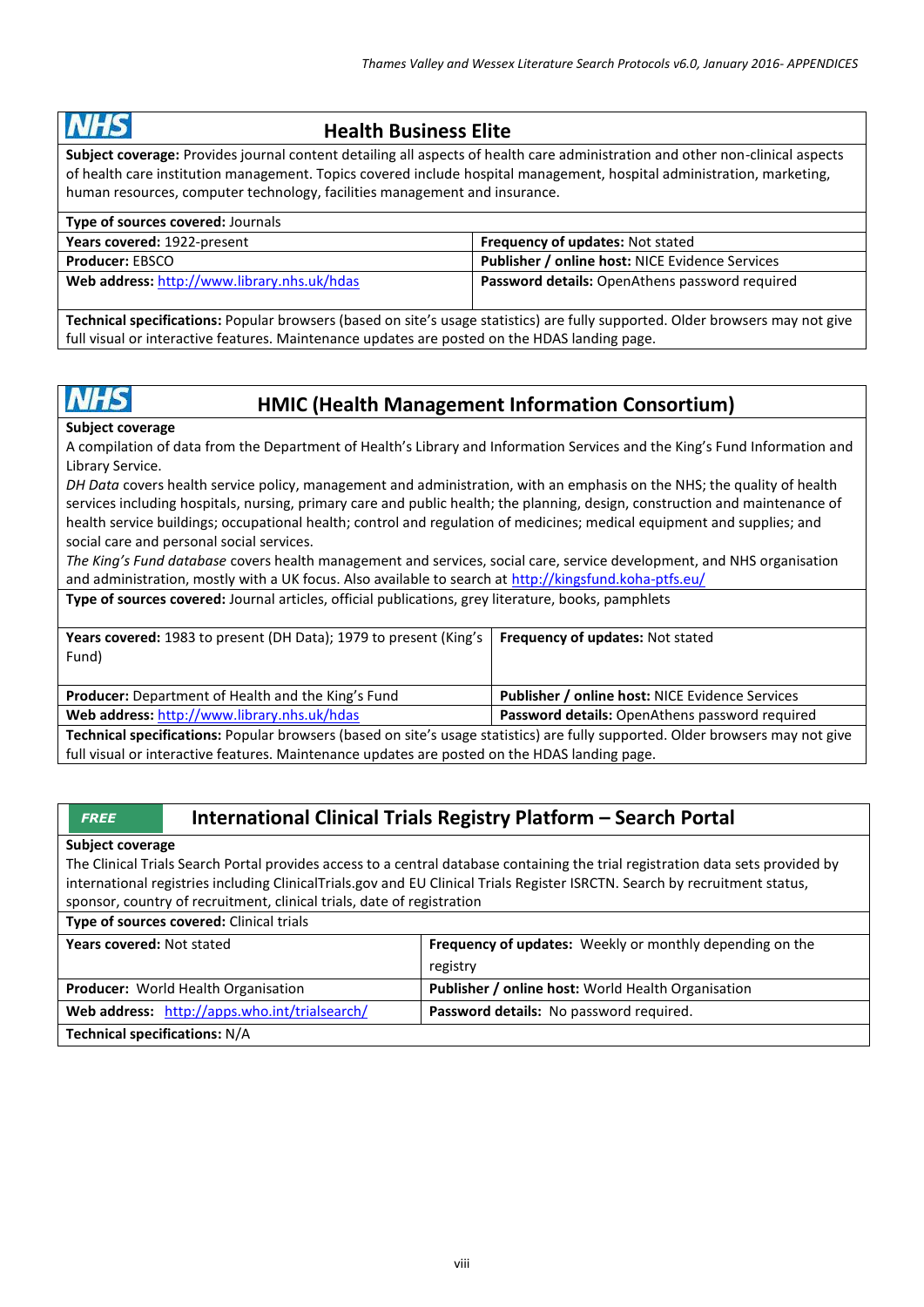# **International Standard Randomised Controlled Trial Number Registry**

# (ISRCTN registry)

#### **Subject coverage**

*FREE*

The ISRCTN registry is a primary clinical trial registry recognised by WHO and ICMJE that accepts all clinical research studies (whether proposed, ongoing or completed), providing content validation and curation and the unique identification number necessary for publication. All study records in the database are freely accessible and searchable.

**Type of sources covered:** over the years the scope of the registry has widened beyond randomized controlled trials to include any study designed to assess the efficacy of health interventions in a human population. This includes both observational and interventional trials.

| Years covered: 2000 onwards         | <b>Frequency of updates: Daily</b>                             |
|-------------------------------------|----------------------------------------------------------------|
| <b>Producer: ISRCTN</b>             | <b>Publisher / online host: Biomed Central</b>                 |
| Web address: http://www.isrctn.com/ | Password details: No password required to search. Sign-up only |
|                                     | necessary when registering trials                              |
|                                     |                                                                |

**Technical specifications:** N/A

# **Local Practice Case Studies (formerly QIPP)**

#### **Subject coverage**

*FREE*

A collection of over 500 working examples of quality improvement initiatives in health and social care services

#### **Type of sources covered:**

Case studies of locally implemented quality improvement programmes by a range of health, local government and social care organisations for shared learning and also peer-reviewed quality improvement with cost savings case studies produced by NICE

| Years covered: 2006-present                        | <b>Frequency of updates: Not stated</b>               |
|----------------------------------------------------|-------------------------------------------------------|
| <b>Producer: NICE</b>                              | <b>Publisher / online host: NHS Evidence Services</b> |
| Web address: http://www.nice.org.uk/about/what-we- | Password details: No password required                |
| do/into-practice/local-practice-case-studies       |                                                       |
| Technical specifications: Not stable with IE7      |                                                       |

#### *Password*

# **Maternity and Infant Care**

#### **Subject coverage:**

Compiled by MIDIRS (Midwives Information and Resource Service), Maternity and Infant Care draws together references from journal articles, book chapters, reports, pamphlets, news items, audio visual materials, conference proceedings and other 'grey literature' relating to the midwifery profession, pregnancy, labour, birth, postnatal care, infant feeding, neonatal care up until two years of age, and the transition to parenthood

**Types of resources covered:** References to journal articles, book chapters, reports, pamphlets, news items, audio visual materials, conference proceedings and other 'grey literature'

| Years covered: 1973-present          | <b>Frequency of updates: Monthly</b>                   |
|--------------------------------------|--------------------------------------------------------|
| <b>Producer: MIDRS</b>               | <b>Publisher / online host: Wolters Kluwers / Ovid</b> |
| Web address: http://ovidsp.ovid.com  | <b>Password details: Password required</b>             |
| <b>Technical specifications: N/A</b> |                                                        |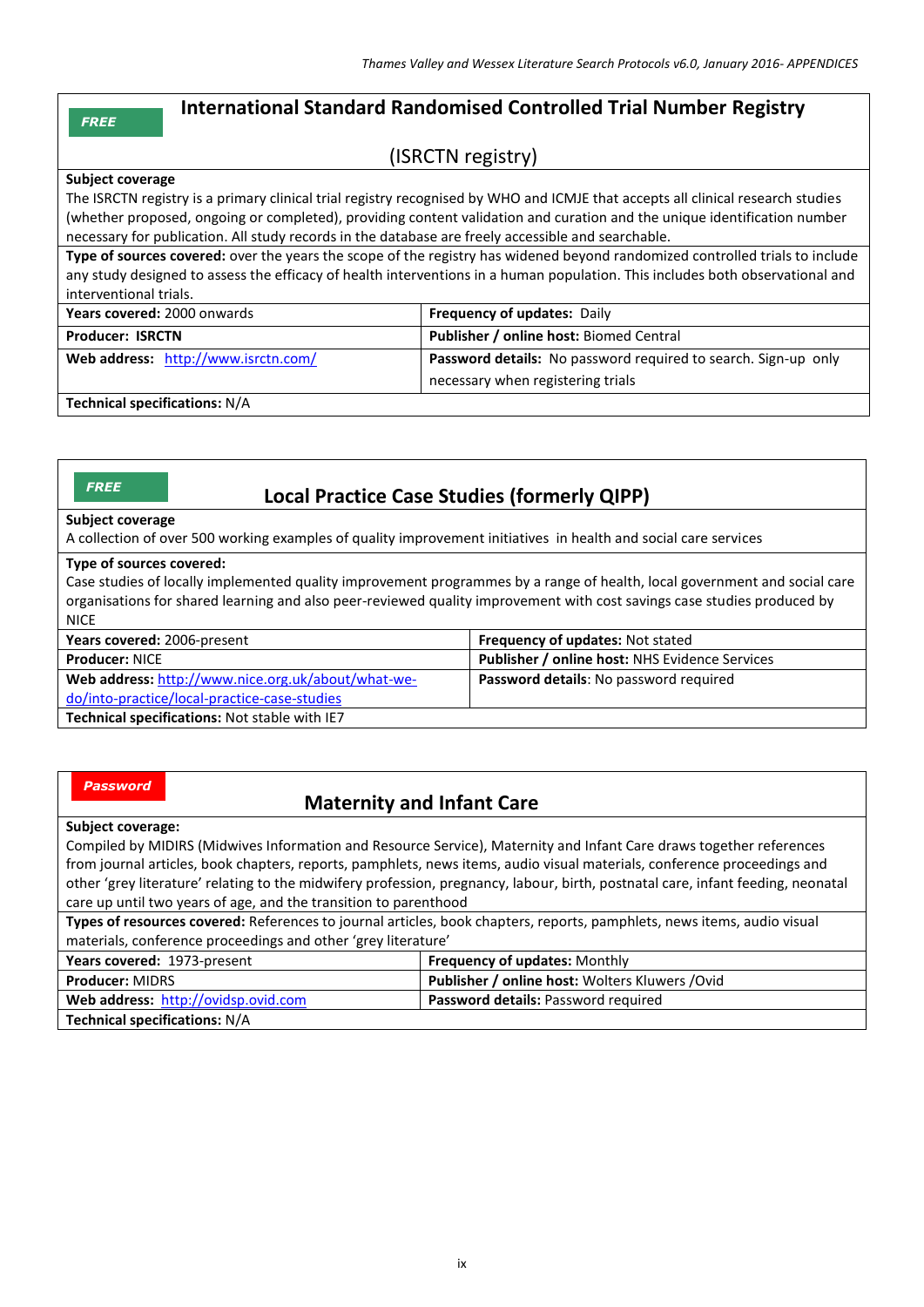# **MEDLINE**

#### **Subject coverage**

Contains a broad range of medical topics relating to research, clinical practice, administration, policy issues, and health care services. Subject content includes anatomy, communication disorders, microbiology, paramedical professions, pathology, physiology, psychiatry, toxicology, dentistry, parasitology, reproductive biology, epidemiology, gene therapy, surgical and pharmaceutical intervention, nursing practice, ethical and legal issues, institutional operations, laboratory techniques and procedures, diagnosis and management, clinical research trials and experimental treatment protocols, legislation and regulation, allied health specialties, continuing education, investigational drugs and new drug uses, and some veterinary medicine.

| Type of sources: Journal articles, newspaper articles, reports                                                                 |                                                         |
|--------------------------------------------------------------------------------------------------------------------------------|---------------------------------------------------------|
| Years covered: 1946-present                                                                                                    | <b>Frequency of updates: Weekly</b>                     |
| Name of producer: US National Library of Medicine                                                                              | Name of publisher / online host: NICE Evidence Services |
| Web address: http://www.library.nhs.uk/hdas                                                                                    | Password details: OpenAthens password required          |
| Technical specifications: Popular browsers (based on site's usage statistics) are fully supported. Older browsers may not give |                                                         |
| full visual or interactive features. Maintenance updates are posted on the HDAS landing page.                                  |                                                         |

*FREE*

# **metaRegister of Controlled Trials**

#### **Subject coverage**

An international database of ongoing (and some completed) controlled trials in all aspects of health care. It is possible to simultaneously search active registers from ClinicalTrials.gov and the International Standard Randomised Controlled Trial Number register (ISRCTN) and subsets such as the NIHR HTA programme, the Wellcome Trust as well as archived registers from specific organisations. There is a separate register for trials in mental health and links to a detailed list of other trial registers. *At the time of publication, this site was not available due to an on-going review of the service.*

| Types of resources covered: On-going (and some completed) randomised controlled trials |                                                        |
|----------------------------------------------------------------------------------------|--------------------------------------------------------|
| Years covered: The database was established in 1998                                    | Frequency of updates: Variable for each register       |
| <b>Producer:</b> Current Controlled Trials Ltd                                         | Publisher / online host: Current Controlled Trials Ltd |
| Web address: http://www.isrctn.com/page/mrct                                           | <b>Access details:</b> No password required            |
| <b>Technical specifications: N/A</b>                                                   |                                                        |

#### *Password*

### **Micromedex**

#### **Subject coverage**

Evidence-based content on drugs, side-by-side drug comparisons, diseases, acute care, toxicology and alternative medicines.

**Types of resources covered**: The editorial team review, evaluate, and synthesize more than half a million articles annually to provide the best treatment recommendations and guidelines. **Years covered:** Not stated **Frequency of updates:** Not stated

|                                                                           | <b>Tregactivy of apaates:</b> Not stated                |
|---------------------------------------------------------------------------|---------------------------------------------------------|
| <b>Producer:</b> Truven Health Analytics                                  | <b>Publisher / online host: Truven Health Analytics</b> |
| Web address: http://www.micromedex.com/                                   | <b>Access details: Password required</b>                |
| <b>Technical specifications:</b> Recommends Internet Explorer 8 or higher |                                                         |

**Technical specifications:** Recommends Internet Explorer 8 or higher

*FREE*

# **National Institute for Health Research (NIHR) Clinical Research Network Portfolio database**

**Subject coverage:** High-quality clinical research studies that are eligible for support from the NIHR Clinical Research Network in England which is part of the UK Clinical Research Network Portfolio, comprising portfolios for England, Northern Ireland, Scotland and Wales. Captures activity data and provides analysis tools to facilitate active management of current studies, and the feasibility of future studies run within the CRN.

| <b>Type of sources covered:</b> research studies that are being set up, recruiting or closed/suspended |                                                               |  |
|--------------------------------------------------------------------------------------------------------|---------------------------------------------------------------|--|
| Years covered: Not stated                                                                              | Frequency of updates: Not stated                              |  |
| <b>Producer:</b> National Institute for Health Research                                                | <b>Publisher / online host: National Institute for Health</b> |  |
|                                                                                                        | Research                                                      |  |
| Web address: http://public.ukcrn.org.uk/search/                                                        | Password details: No password required                        |  |
| <b>Technical specifications: N/A</b>                                                                   |                                                               |  |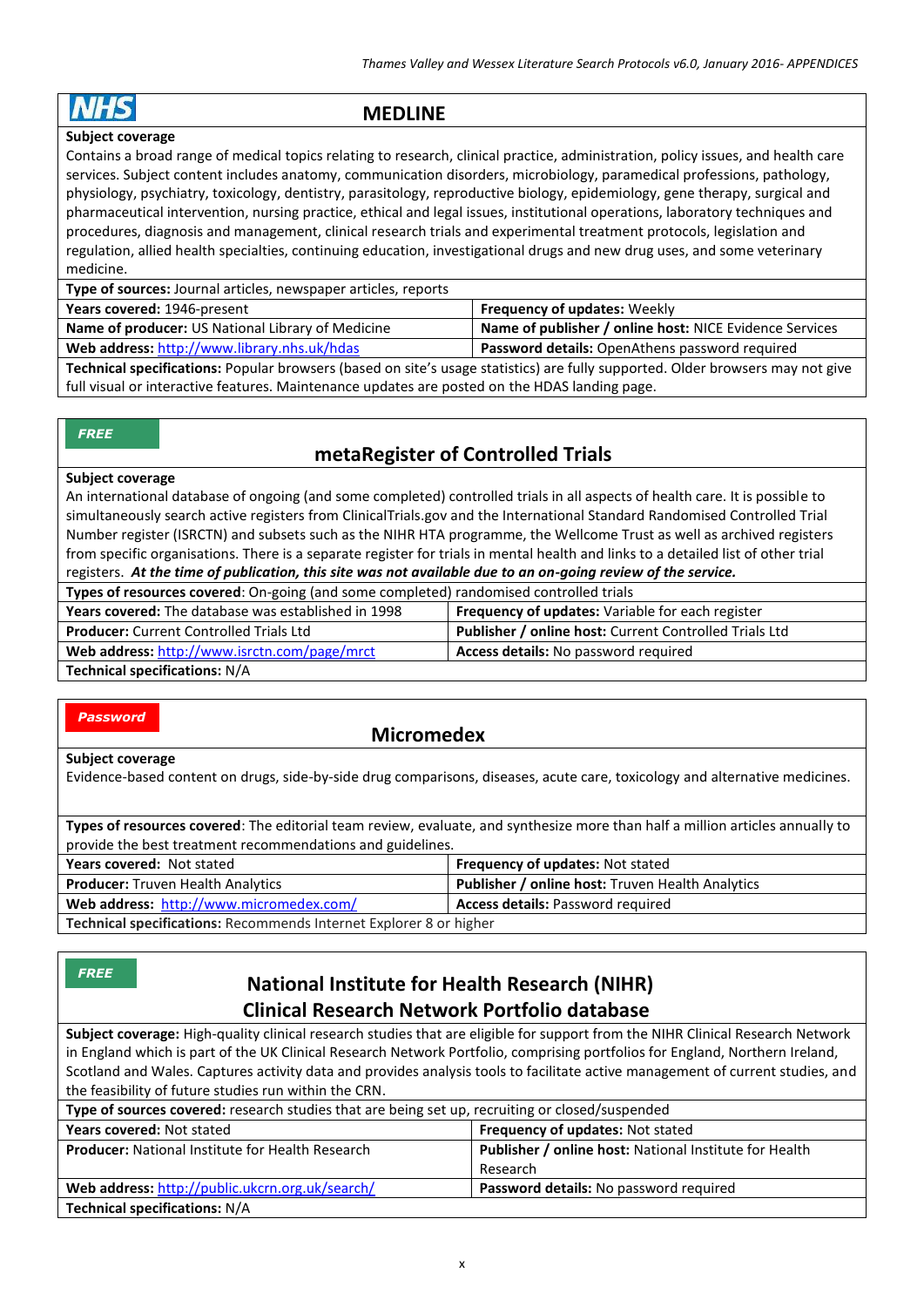| <b>FREE</b><br><b>National Institute for Health Research (NIHR)</b>                                                         |                                                                   |  |
|-----------------------------------------------------------------------------------------------------------------------------|-------------------------------------------------------------------|--|
| Journals Library                                                                                                            |                                                                   |  |
| Subject coverage: Comprises a suite of five open access journals providing an important and permanent archive of research   |                                                                   |  |
| funded by the National Institute for Health Research.                                                                       |                                                                   |  |
| Reports published in the NIHR Journals Library provide a full account of the research project, including methods and a full |                                                                   |  |
| description of the results. The full reports complement shorter articles submitted for publication in other peer-review     |                                                                   |  |
| journals which the NIHR actively encourages researchers to do as part of their dissemination strategy.                      |                                                                   |  |
| Type of sources covered: Covers the journals Effectiveness and Mechanism Evaluation, Health Services and Delivery           |                                                                   |  |
| Research, Health Technology Assessment, Programme Grants for Applied Research, Public Health Research                       |                                                                   |  |
| <b>Years covered:</b> From 1997 (Health Technology Assessments)                                                             | Frequency of updates: Not stated                                  |  |
| <b>Producer:</b> NHS National Institute for Health Research                                                                 | <b>Publisher / online host: NHS National Institute for Health</b> |  |
|                                                                                                                             | Research                                                          |  |
| Web address: http://www.journalslibrary.nihr.ac.uk/                                                                         | Password details: No password required                            |  |
| <b>Technical specifications: N/A</b>                                                                                        |                                                                   |  |

#### **NICE (National Institute for Health and Clinical Excellence)** *FREE*

#### **Subject coverage:**

NICE is an independent organisation responsible for providing national guidance on promoting good health and preventing and treating ill health. Provides guidance on the use of health technologies (such as the use of new and existing medicines, treatments and procedures), clinical practice and public health within the NHS in England and Wales. These appraisals are based primarily on evaluations of efficacy and cost-effectiveness.

| <b>Types of resources covered:</b> Guidelines, pathways, quality standards |                                                           |  |
|----------------------------------------------------------------------------|-----------------------------------------------------------|--|
| Years covered: April 2001-present                                          | Frequency of updates: Published guidelines are reviewed   |  |
|                                                                            | every two to four years to decide if an update is needed. |  |
| <b>Producer:</b> National Institute for Health and Clinical                | Publisher / online host: NICE                             |  |
| Excellence (NICE)                                                          |                                                           |  |
| Web address: www.nice.org.uk                                               | Access details: No password required.                     |  |
| <b>Technical specifications: N/A</b>                                       |                                                           |  |

*FREE*

# **NICE Evidence Search**

**Subject coverage:** Evidence search is a search engine providing access to high quality, authoritative evidence-based information and best practice advice. It is unique in that it provides access to clinical, drugs and technologies, commissioning and health care management, social care and public health evidence through a single point of access.

It allows you to search for high quality evidence and content from many of the sources listed in this document such as The Campbell Library of Systematic Reviews, Centre for Reviews and Dissemination databases, Clinical Knowledge Summaries, ClinicalTrials.gov, Cochrane Library, Electronic Medicines Compendium, NIHR Journals Library, NICE content, selected systematic reviews from PubMed, Social Care Online. It also contains current awareness selected by UKMi and is the only single point of access for all guidance which has been accredited by NICE. Since the closure of the CRD DARE database, systematic reviews are selected from PubMed and added to NICE Evidence search on a weekly basis.

**Type of sources covered:** guidance, systematic reviews, evidence summaries, care pathways, commissioning guides, medicines management, drug costs, drug prescribing, safety, regulatory and marketing, health technology assessments, evidence uncertainties (research recommendations), ongoing trials, patient information, policy and service development, population intelligence, selected primary research, quality measuresSince the closure of CRD DARE, Evidence search is a good source of selected systematic reviews.

| Years covered: content must be currently available from the | <b>Frequency of updates:</b> Depends on source. Can be daily. |
|-------------------------------------------------------------|---------------------------------------------------------------|
| source website                                              |                                                               |
| <b>Producer: NICE</b>                                       | <b>Publisher / online host: NICE</b>                          |
| Web address: http://www.evidence.nhs.uk/                    | <b>Password details:</b> No password required                 |
| <b>Technical specifications: N/A</b>                        |                                                               |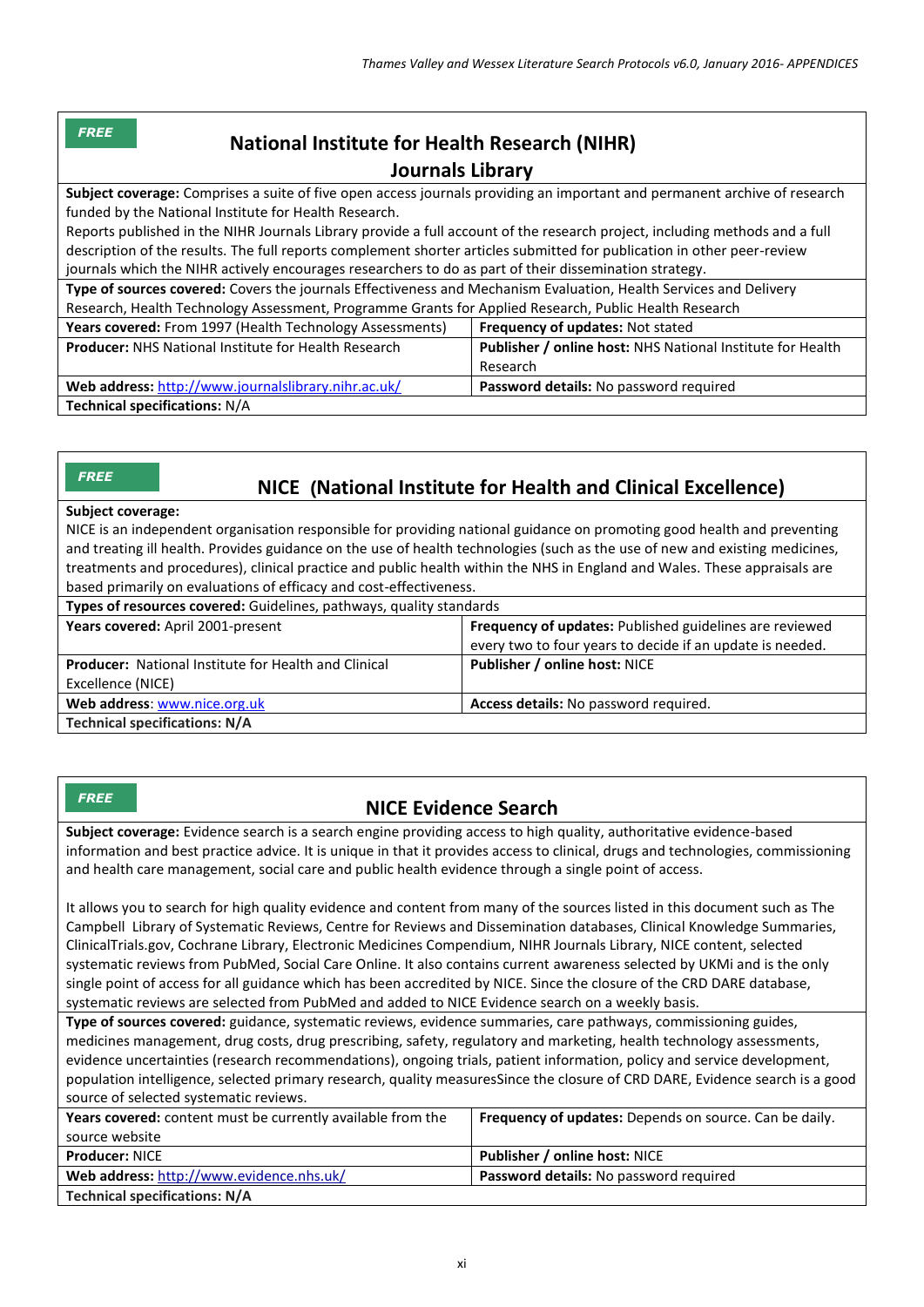#### *FREE*

## **NICE Medicines and Prescribing**

**Subject coverage:** Medicines and prescribing – including medicines optimisation

**Type of sources covered:** Evidence summaries – new medicines, unlicensed or off label medicine; practice guidelines; key therapeutic topics summarise the evidence-base on topics identified to support medicines optimisation, but are not formal NICE guidance.

| <b>Years covered: Not stated</b>                | <b>Frequency of updates: Not stated</b>       |
|-------------------------------------------------|-----------------------------------------------|
| <b>Producer: NICE</b>                           | Publisher / online host: NICE                 |
| Web address: http://www.nice.org.uk/about/nice- | <b>Password details:</b> No password required |
| communities/medicines-and-prescribing           |                                               |
| Technical specifications: N/A                   |                                               |

#### *FREE*

# **NDLTD (Networked Digital Library of Theses and Dissertations)**

#### **Subject coverage**

The NDLTD provides access to international electronic theses and dissertations (ETDs) with multidisciplinary subject coverage from a wide range of member institutions. NDLTD was started as a pilot project in 1996.

|  | Type of sources covered: Theses and dissertations; international coverage. |  |  |
|--|----------------------------------------------------------------------------|--|--|
|--|----------------------------------------------------------------------------|--|--|

| Years covered: Not stated                              | Frequency of updates: Not stated                          |
|--------------------------------------------------------|-----------------------------------------------------------|
| Producer: Networked Digital Library of Theses and      | Publisher / online host: NDLTD Union Catalogue is a joint |
| Dissertations (NDLTD).                                 | development by NDLTD and the online hosts, OCLC, VTLS, &  |
|                                                        | <b>Scirus</b>                                             |
| Web address: Global search http://search.ndltd.org/ or | Password details: No password required                    |
| browse resources by country                            |                                                           |
| http://www.ndltd.org/resources/find-etds               |                                                           |
| <b>Technical specification: N/A</b>                    |                                                           |

#### *FREE*

# **NHS Networks Commissioning Zone**

#### **Subject coverage**

A portal for clinicians, managers and anyone else involved in commissioning bringing together in one place the best sources and resources, to save time and promote sharing of useful information.

| Type of sources covered: Any resources related to clinical commissioning including websites, networks, reports, journal |                                                               |  |
|-------------------------------------------------------------------------------------------------------------------------|---------------------------------------------------------------|--|
| articles, government documents and blogs                                                                                |                                                               |  |
| <b>Years covered: 2010-2015</b>                                                                                         | <b>Frequency of updates:</b> At time of publication, the site |  |
|                                                                                                                         | doesn't seem to have been updated for several months          |  |
| <b>Producer: NHS Networks</b>                                                                                           | <b>Publisher / online host: NHS Networks</b>                  |  |
| Web address: http://www.networks.nhs.uk/commissioning                                                                   | Password details: No password required                        |  |

#### **Technical specification:** N/A

#### *FREE*

## **OAIster Database**

**Subject coverage:** All subjects - OAIster is a union catalogue of millions of records representing open access resources that was built by harvesting from open access collections worldwide using the Open Archives Initiative Protocol for Metadata Harvesting (OAI-PMH). OAIster includes more than 30 million records representing digital resources from more than 1,500 contributors.

| Types of resources covered: books, e-books, journal articles, computer files, theses, archival material, images, maps, |  |  |  |  |
|------------------------------------------------------------------------------------------------------------------------|--|--|--|--|
| websites, videos                                                                                                       |  |  |  |  |

| <b>Years covered: Not stated</b>          | <b>Frequency of updates: Not stated</b>     |
|-------------------------------------------|---------------------------------------------|
| <b>Producer: OCLC</b>                     | <b>Publisher / online host: OCLC</b>        |
| Web address: http://oaister.worldcat.org/ | <b>Access details:</b> No password required |
| <b>Technical specification: N/A</b>       |                                             |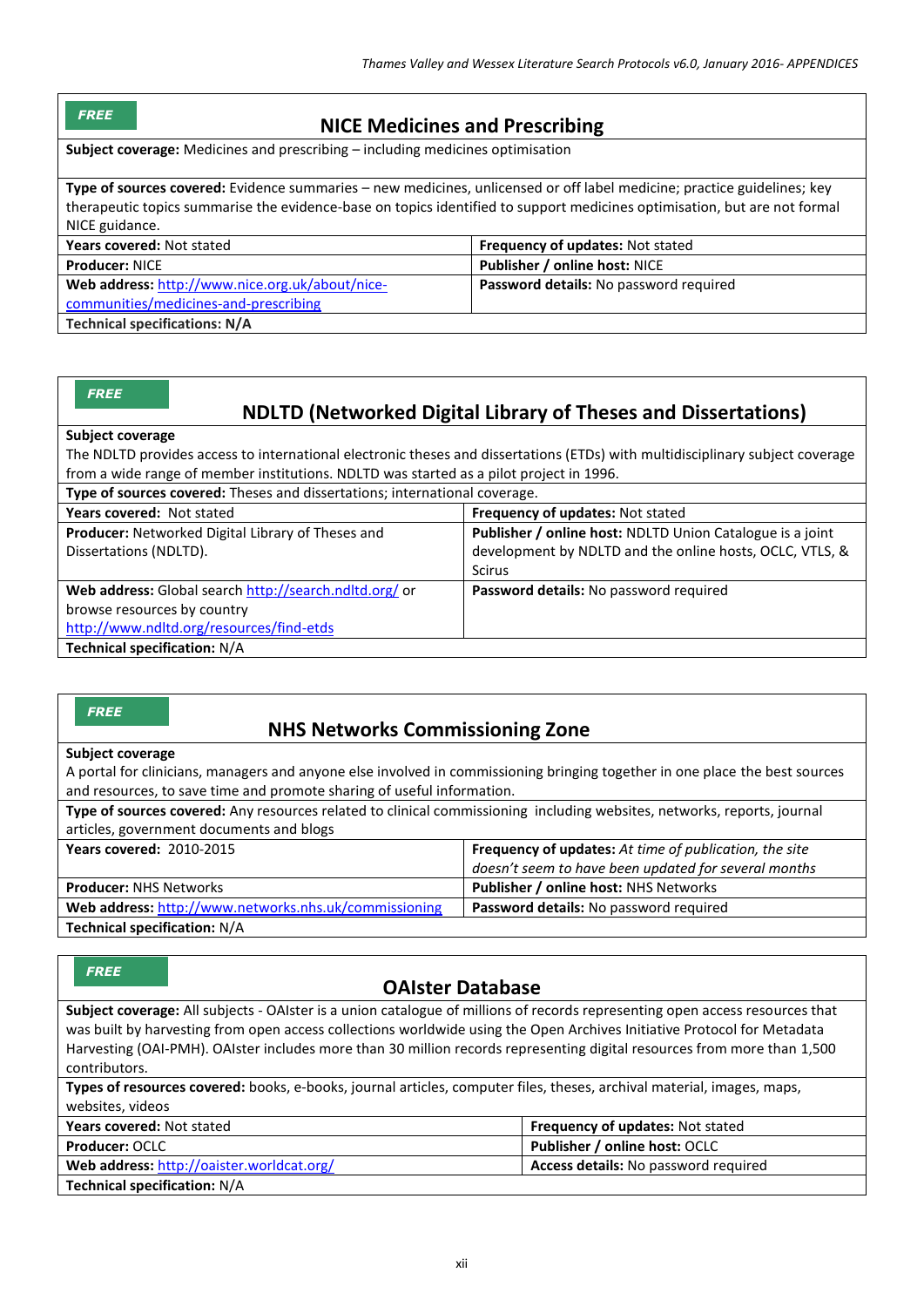| <b>FREE</b> |  |  |
|-------------|--|--|

# *Open***DOAR**

**Subject coverage:** *Open*DOAR is primarily a service to enhance and support the academic and research activities of the global community. *Open*DOAR maintains a comprehensive and authoritative list of institutional and subject-based repositories. It also encompasses archives supported by funding agencies like the National Institutes for Health in the USA or the Wellcome Trust in the UK and Europe. You can limit your search to health and medicine repositories in the UK – if required.

**Types of resources covered:** Access to research outputs (including theses) and reports of academic and research based organisations. It's scope excludes open access journals

| Years covered: Not stated                                   | Frequency of updates: Not stated                  |
|-------------------------------------------------------------|---------------------------------------------------|
| Producer: University of Nottingham (SHERPA); funded by JISC | Publisher / online host: University of Nottingham |
| Web address: Search the directory of repositories           | Access details: No password required              |
| http://www.opendoar.org/find.php                            |                                                   |
| Search the full text content within repositories            |                                                   |
| http://www.opendoar.org/search.php                          |                                                   |
| <b>Technical specification: N/A</b>                         |                                                   |

| <b>FREE</b><br>Open Grey (System for Information on Grey Literature in Europe)                                               |                                                    |  |
|------------------------------------------------------------------------------------------------------------------------------|----------------------------------------------------|--|
| Subject coverage: A multidisciplinary European database covering science, technology, biomedical sciences, economics,        |                                                    |  |
| social sciences and humanities.                                                                                              |                                                    |  |
| Types of resources covered: Technical or research reports, doctoral dissertations, conference papers, official publications, |                                                    |  |
| and other types of grey literature. Includes full text conference preprints of GreyNet International.                        |                                                    |  |
| Frequency of updates: Not stated<br>Years covered: 1997-present                                                              |                                                    |  |
| Producer: Institut de l'Information Scientifique et Technique                                                                | Publisher / online host: Institut de l'Information |  |
|                                                                                                                              | Scientifique et Technique                          |  |
| Web address: http://www.opengrey.eu/                                                                                         | Access details: No password required               |  |

**Technical specification:** N/A

| <b>FREE</b><br><b>OTseeker</b>                                                                                        |                                            |  |
|-----------------------------------------------------------------------------------------------------------------------|--------------------------------------------|--|
|                                                                                                                       |                                            |  |
| Subject coverage: Database that contains abstracts of systematic reviews and randomised controlled trials relevant to |                                            |  |
| occupational therapy.                                                                                                 |                                            |  |
| Types of resources covered: randomised controlled trials, systematic reviews, includes links to other evidence based  |                                            |  |
| resources                                                                                                             |                                            |  |
| Years covered: 2002-                                                                                                  | Frequency of updates: New trials are added |  |
|                                                                                                                       | approximately every month                  |  |
| <b>Producer:</b> collaboration between University of Queensland and                                                   | Publisher / online host: OTseeker          |  |
| University of Western Sydney.                                                                                         |                                            |  |
| Web address: http://www.otseeker.com/                                                                                 | Access details: No password required       |  |
| <b>Technical specifications: N/A</b>                                                                                  |                                            |  |

| <b>FREE</b>                                                                                                         |                                                           |                                                    |
|---------------------------------------------------------------------------------------------------------------------|-----------------------------------------------------------|----------------------------------------------------|
| <b>Pedro (Physiotherapy Evidence Database)</b>                                                                      |                                                           |                                                    |
| Subject coverage: Database of over 24,000 randomised trials, systematic reviews and clinical practice guidelines in |                                                           |                                                    |
| physiotherapy.                                                                                                      |                                                           |                                                    |
| Types of resources covered: Randomised controlled trials, systematic reviews and clinical guideline.                |                                                           |                                                    |
| Frequency of updates: Monthly<br>Years covered: 1929-present                                                        |                                                           |                                                    |
|                                                                                                                     | Producer: Centre for Evidence-Based Physiotherapy, George | Publisher / online host: Centre for Evidence-Based |
| Institute for Global Health.                                                                                        |                                                           | Physiotherapy                                      |
|                                                                                                                     | Web address: www.pedro.org.au/                            | Access details: No password required               |
| <b>Technical specifications: N/A</b>                                                                                |                                                           |                                                    |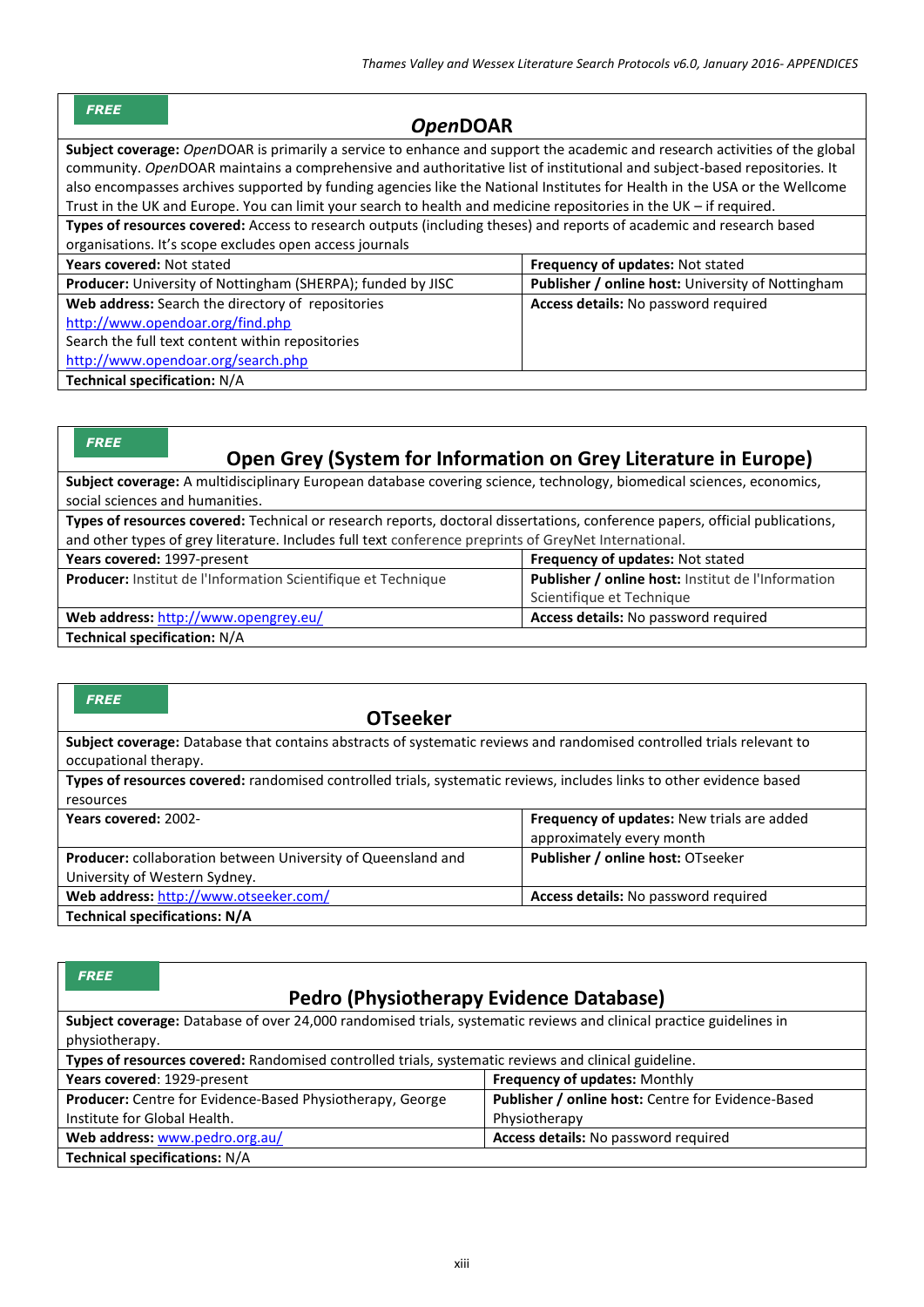# **Proquest Dissertation and Theses database UK & Ireland**

**(also known as** *Index to Theses)*

**Subject coverage**

*Password*

The most comprehensive available record of doctoral theses from the United Kingdom and Ireland. Also known as Index to Theses. Currently comprises over half a million records, with some additional 15,000 citations added annually. Bibliographic listings for content for 1950-1986.Abstracts for content since 1986

| Type of sources covered: Doctoral and master's theses - abstracts or full text dependent upon subscription. |                                         |  |
|-------------------------------------------------------------------------------------------------------------|-----------------------------------------|--|
| Years covered: 1716-present                                                                                 | <b>Frequency of updates: Not stated</b> |  |
| (Bibliographic listings only 1950-1986; Abstracts since 1986)                                               |                                         |  |
| <b>Producer: Proquest</b>                                                                                   | Publisher / online Host: Proquest       |  |
| Web address: http://www.proquest.com/products-                                                              | Password details: Password required     |  |
| services/pgdt uk ireland.html                                                                               |                                         |  |
| <b>Technical specifications: N/A</b>                                                                        |                                         |  |

| Prospero (International Prospective Register of Systematic Reviews)<br><b>FREE</b>                                                                                                                        |                                                       |                                                                                                                            |
|-----------------------------------------------------------------------------------------------------------------------------------------------------------------------------------------------------------|-------------------------------------------------------|----------------------------------------------------------------------------------------------------------------------------|
| <b>Subject coverage</b>                                                                                                                                                                                   |                                                       |                                                                                                                            |
| PROSPERO currently includes systematic reviews of the effects of interventions and strategies to prevent, diagnose, treat,<br>and monitor health conditions, for which there is a health related outcome. |                                                       |                                                                                                                            |
| The long-term aim is to include details of all ongoing systematic reviews that have a health related outcome in the broadest<br>sense (for example, reviews of risk factors and genetic associations).    |                                                       |                                                                                                                            |
|                                                                                                                                                                                                           |                                                       | Literature reviews, and systematic reviews simply looking at the reporting of and/or use of outcomes in research would not |
| be included.                                                                                                                                                                                              |                                                       |                                                                                                                            |
|                                                                                                                                                                                                           | <b>Type of sources covered:</b> Systematic reviews    |                                                                                                                            |
|                                                                                                                                                                                                           | Years covered: Not stated but database began in 2011  | <b>Frequency of updates: Not stated</b>                                                                                    |
|                                                                                                                                                                                                           | <b>Producer:</b> Centre for Reviews and Dissemination | Publisher / online host: Centre for Reviews and                                                                            |
|                                                                                                                                                                                                           |                                                       | Dissemination                                                                                                              |
| Web address:                                                                                                                                                                                              |                                                       | Password details: No password required                                                                                     |
|                                                                                                                                                                                                           | http://www.crd.york.ac.uk/PROSPERO/prospero.asp       |                                                                                                                            |
|                                                                                                                                                                                                           | Technical specifications: N/A                         |                                                                                                                            |

# HS

# **PsycINFO (Psychological Abstracts)**

**Subject coverage**

Provides access to international literature in psychology and related disciplines. Includes information on drug and behavioural therapy, treatment of disease, drug addiction, developmental psychology, and educational psychology, as well as the psychological aspects of such areas as linguistics, social processes, pharmacology, physiology, nursing, education, anthropology, business and law.

| Type of sources covered: Journal articles, books, book chapters, theses and dissertations |                                                        |  |
|-------------------------------------------------------------------------------------------|--------------------------------------------------------|--|
| <b>Frequency of updates: Weekly</b><br>Years covered: 1806-present                        |                                                        |  |
| <b>Producer:</b> American Psychological Association / Proquest                            | <b>Publisher / online host: NICE Evidence Services</b> |  |
| Web address: http://www.library.nhs.uk/hdas                                               | <b>Password details:</b> OpenAthens password required  |  |
|                                                                                           |                                                        |  |

**Technical specifications:** Popular browsers (based on site's usage statistics) are fully supported. Older browsers may not give full visual or interactive features. Maintenance updates are posted on the HDAS landing page.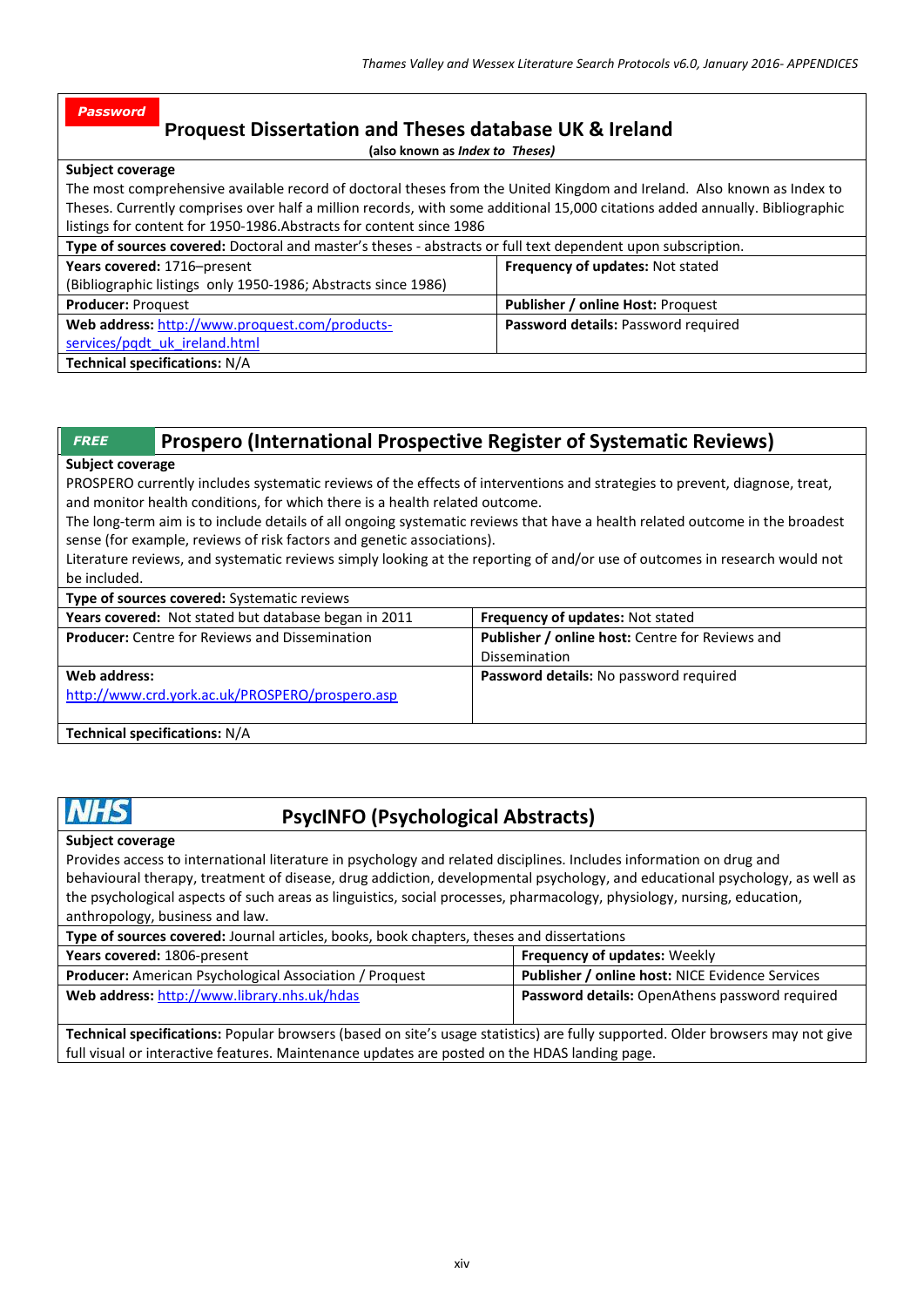| <b>FREE</b><br><b>PubMed</b>                                                                                                                                                                                                                                                                                                                                                                                                             |                                                          |  |
|------------------------------------------------------------------------------------------------------------------------------------------------------------------------------------------------------------------------------------------------------------------------------------------------------------------------------------------------------------------------------------------------------------------------------------------|----------------------------------------------------------|--|
| <b>Subject coverage</b>                                                                                                                                                                                                                                                                                                                                                                                                                  |                                                          |  |
| Clinical medicine, biomedical sciences, nursing, dentistry, preclinical sciences, health care systems                                                                                                                                                                                                                                                                                                                                    |                                                          |  |
| Type of sources covered: PubMed comprises over 22 million citations for biomedical literature from MEDLINE, life science<br>journals and some out-of-scope journal articles. Pubmed also includes Pre-Medline which is an in-process database for<br>MEDLINE, providing basic information and abstracts before a record is indexed with MeSH heading(s) and added to MEDLINE.<br>It also includes some articles published ahead of print |                                                          |  |
| Years covered: 1946-present                                                                                                                                                                                                                                                                                                                                                                                                              | <b>Frequency of updates: Daily</b>                       |  |
| Producer: US National Library of Medicine                                                                                                                                                                                                                                                                                                                                                                                                | Publisher / online host: US National Library of Medicine |  |
| Web address: www.pubmed.gov                                                                                                                                                                                                                                                                                                                                                                                                              | Password details: No password required                   |  |
| Technical specifications: Supports Internet Explorer 9 and above                                                                                                                                                                                                                                                                                                                                                                         |                                                          |  |

*Password*

# **Science Citation Index Expanded**

#### **Subject coverage**

Agriculture, Computer science, Engineering, Mathematics, Medicine, Science (pure and applied).

| Type of sources covered: articles, reports, papers, discussions, editorials, notes, reviews |                                                 |  |
|---------------------------------------------------------------------------------------------|-------------------------------------------------|--|
| Years covered: 1970–present (back files covering 1945-1969                                  | <b>Frequency of updates: Weekly</b>             |  |
| are available separately)                                                                   |                                                 |  |
| <b>Producer:</b> Thomson Reuters / MIMAS at University of                                   | <b>Publisher / online host: Thomson Reuters</b> |  |
| Manchester                                                                                  |                                                 |  |
| Web address: Web of Knowledge http://wok.mimas.ac.uk                                        | <b>Password details: Password required</b>      |  |
| <b>Technical specifications: N/A</b>                                                        |                                                 |  |

| <b>Password</b><br><b>SciVerse Scopus</b>                                                                                                                                                                                    |                                          |  |
|------------------------------------------------------------------------------------------------------------------------------------------------------------------------------------------------------------------------------|------------------------------------------|--|
| Subject coverage                                                                                                                                                                                                             |                                          |  |
| The largest abstract and citation database of peer-reviewed literature covering more than 22,000 titles from the scientific,<br>technical, medical, social sciences and arts and humanities. It contains 55 million records. |                                          |  |
| Type of sources covered: peer-reviewed journals, books, trade publications, book series, conference papers, patents.                                                                                                         |                                          |  |
| Meeting abstracts as opposed to conference papers are not covered by Scopus.                                                                                                                                                 |                                          |  |
| Years covered: 1996-present (33 million records)                                                                                                                                                                             | <b>Frequency of updates: Daily</b>       |  |
| 1823-1996 (21 million records)                                                                                                                                                                                               |                                          |  |
| <b>Producer: Elsevier</b>                                                                                                                                                                                                    | <b>Publisher / online host: Elsevier</b> |  |
| Web address: http://www.scopus.com/home.url                                                                                                                                                                                  | Password details: Password required      |  |
| Technical specifications: Scopus no longer supports IE8 or lower. Use IE9 or higher or Google Chrome or Firefox                                                                                                              |                                          |  |

| <b>FREE</b><br><b>Social Care Online</b>                                                                           |                                                               |  |
|--------------------------------------------------------------------------------------------------------------------|---------------------------------------------------------------|--|
| Subject coverage: Covers all aspects of social care and social work                                                |                                                               |  |
| Types of resources covered: legislation, government documents, practice and guidance, systematic reviews, research |                                                               |  |
| briefings, UK grey (informally-published) literature, books and journal articles                                   |                                                               |  |
| Years covered: 1980-present                                                                                        | <b>Frequency of updates: Daily</b>                            |  |
| <b>Producer:</b> Social Care Institute for Excellence                                                              | Publisher / online host: Social Care Institute for Excellence |  |
| Web address: www.scie-socialcareonline.org.uk/                                                                     | Access details: No password required                          |  |
| <b>Technical specification: N/A</b>                                                                                |                                                               |  |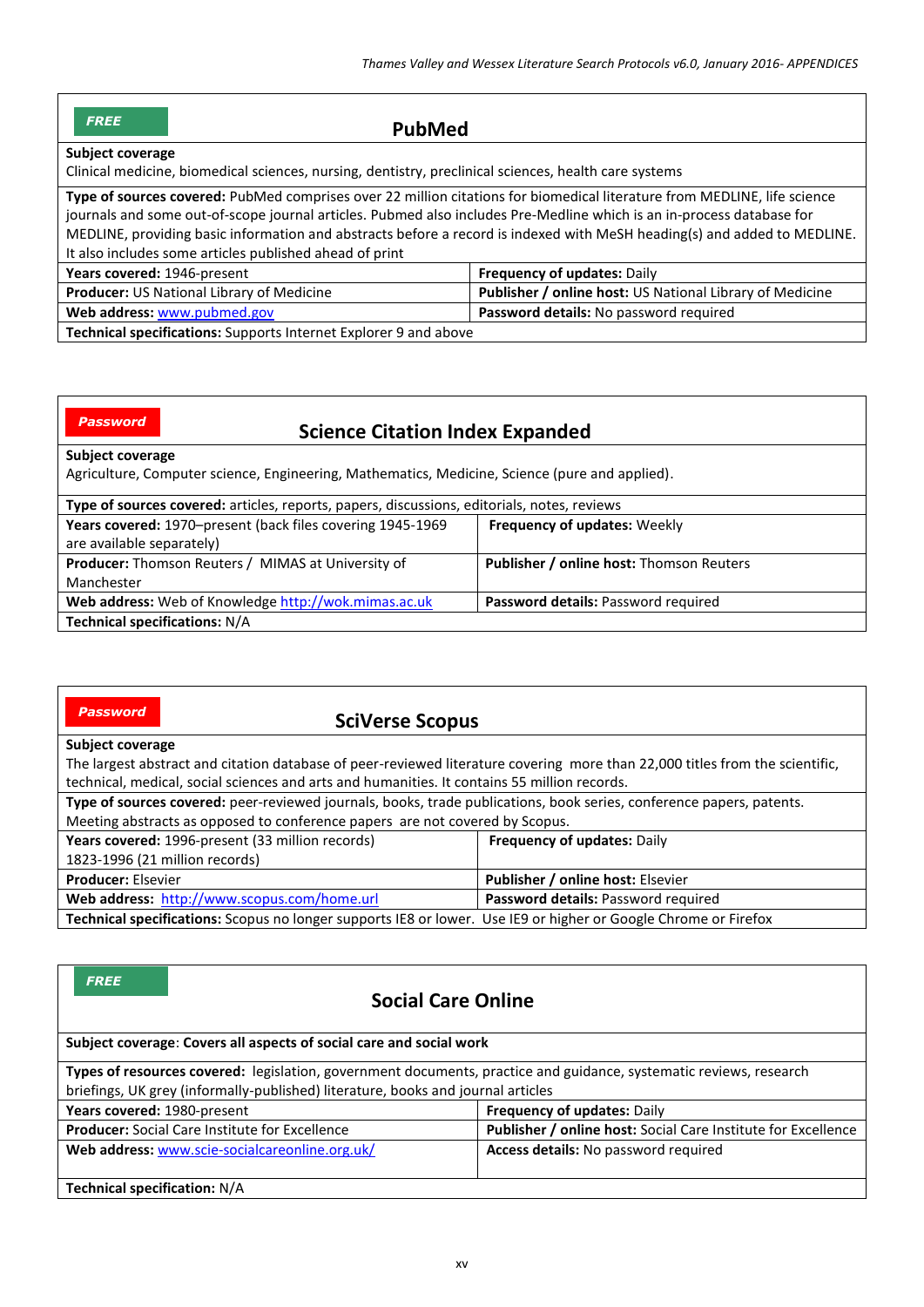| <b>Password</b> | <b>Social Policy and Practice</b> |  |
|-----------------|-----------------------------------|--|
|-----------------|-----------------------------------|--|

## **Subject coverage**

| <b>SUDIELL LOVETARE</b>                                                                                                        |                                     |  |
|--------------------------------------------------------------------------------------------------------------------------------|-------------------------------------|--|
| Contains over 300,000 bibliographic records and abstracts; indexing 600 UK and international journals relating to evidence-    |                                     |  |
| based social policy and practice. 24,000 new records added annually. Topics include children and young people, older people,   |                                     |  |
| families and parenting, community health, homelessness, disability and special needs, community safety, equality and social    |                                     |  |
| work. Social Policy and Practice brings together information from 6 databases:                                                 |                                     |  |
| AgeInfo - Centre for Policy on Ageing                                                                                          |                                     |  |
| ChildData - National Children's Bureau                                                                                         |                                     |  |
| NSPCC - National Society for the Prevention of Cruelty to Children                                                             |                                     |  |
| Planex - Idox Information Service                                                                                              |                                     |  |
| Social Care Online - Social Care Institute for Excellence                                                                      |                                     |  |
| Acompline/Urbaline (Archive material pre-2012) - Greater London Authority                                                      |                                     |  |
| Type of sources covered: Journals and research reports, some 50% of the references are to grey literature, including semi-     |                                     |  |
| published reports, working papers, local and central government reports, and material from the voluntary sector and            |                                     |  |
| charities. Includes publications from national and regional government departments, public agencies, local authorities, third- |                                     |  |
| sector organisations, consultancy and professional bodies, academic think tanks and research departments.                      |                                     |  |
| Years covered: 1981-present                                                                                                    | Frequency of updates: Quarterly     |  |
| Producer ESRC Centre for Evidence Based Policy and Practice                                                                    | Publisher / online host: OvidSP     |  |
| facilitated the grouping of the database producers. Centre for                                                                 |                                     |  |
| Policy on Ageing (CPA); Idox Information Service; National                                                                     |                                     |  |
| Children's Bureau (NCB); National Society for the Prevention of                                                                |                                     |  |
| Cruelty to Children; Social Care Institute for Excellence (SCIE);                                                              |                                     |  |
| SPP also contains archive material from: Greater London                                                                        |                                     |  |
| Authority (GLA).                                                                                                               |                                     |  |
| Web address: http://ovidsp.ovid.com                                                                                            | Password details: Password required |  |
| Technical specification: N/A                                                                                                   |                                     |  |

#### *Password*

# **Social Sciences Citation Index**

#### **Subject coverage**

Provides access to the bibliographic and citation information from approximately 3,000 social sciences journals across 55 social science disciplines.

| Type of sources covered: Items from journals including original research articles, reviews, editorials, chronologies and |                                                 |  |
|--------------------------------------------------------------------------------------------------------------------------|-------------------------------------------------|--|
| abstracts.                                                                                                               |                                                 |  |
| Years covered: 1900 - present                                                                                            | <b>Frequency of updates: Weekly</b>             |  |
| Internet via Web of Science™ Core Collection; backfiles to 1955.                                                         |                                                 |  |
| Online via Social SciSearch; backfiles to 1972.                                                                          |                                                 |  |
| <b>Producer: Thomson Reuters</b>                                                                                         | <b>Publisher / online host:</b> Thomson Reuters |  |
| Web address: Web of Knowledge http://wok.mimas.ac.uk                                                                     | Password details: Password required             |  |
| Technical specification: N/A                                                                                             |                                                 |  |

| SumSearch <sub>2</sub><br><b>FREE</b>                                                                                     |                                                      |  |
|---------------------------------------------------------------------------------------------------------------------------|------------------------------------------------------|--|
| Subject coverage                                                                                                          |                                                      |  |
| SUMSearch claims to simultaneously search for original studies, systematic reviews, and practice guidelines from multiple |                                                      |  |
| sources. Also claims that results from PubMed, Dare and National Guidelines Clearinghouse (NGC) are merged and sorted.    |                                                      |  |
| Type of sources covered: Original studies, systematic reviews, and practice guidelines.                                   |                                                      |  |
| Years covered: Varies according to source(s) searched.                                                                    | Frequency of updates: Varies dependant on sources.   |  |
| Producer: University of Kansas                                                                                            | <b>Publisher / online host: University of Kansas</b> |  |
| Web address: http://sumsearch.org/                                                                                        | Password details: No password required               |  |
| <b>Technical specification: N/A</b>                                                                                       |                                                      |  |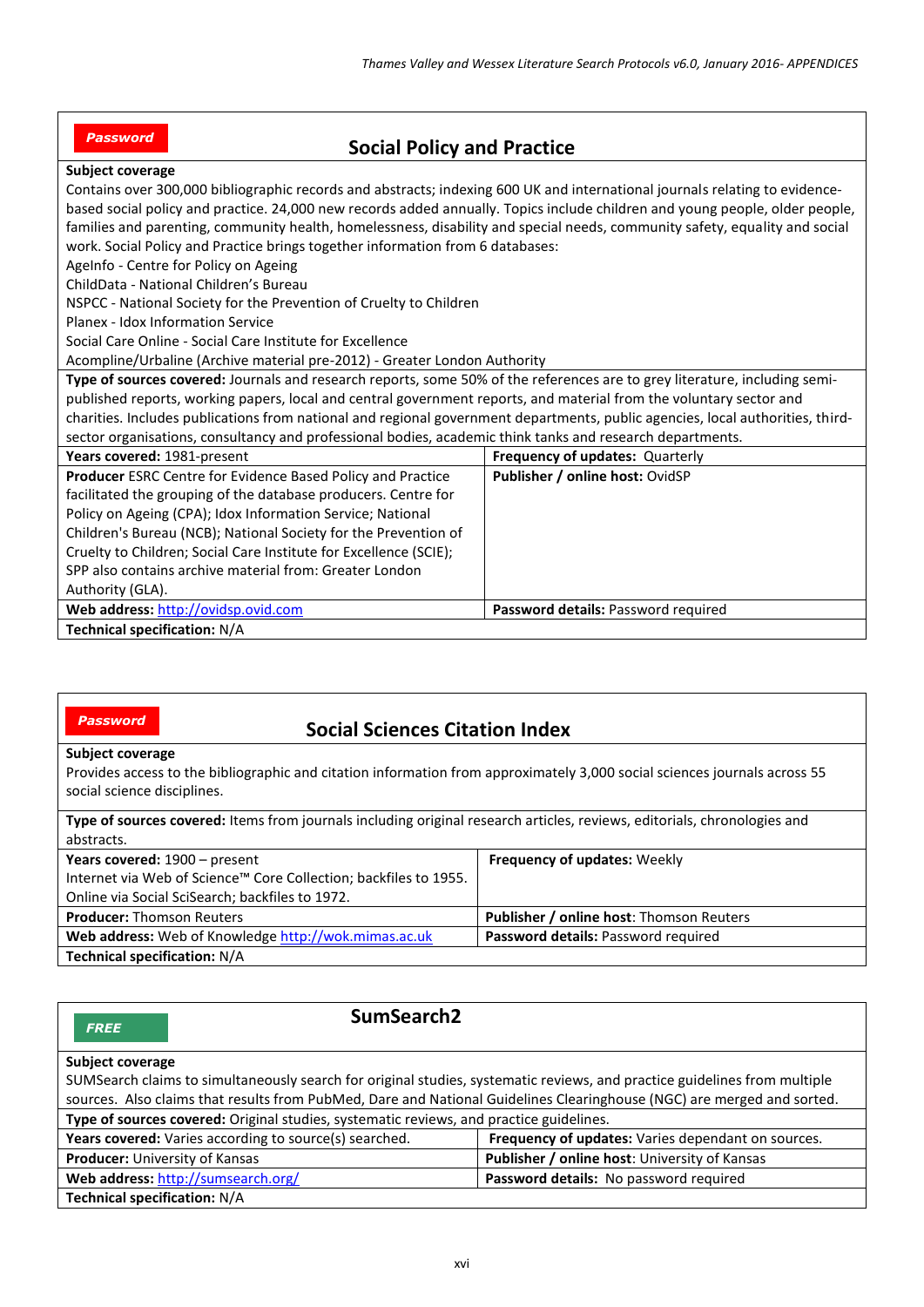#### *FREE*

# **TOXNET (TOXicology Data NETwork)**

#### **Subject coverage**

TOXNET is a group of databases covering chemicals and drugs, diseases and the environment, environmental health, occupational safety and health, poisoning, risk assessment and regulations and toxicology.

**Type of sources covered:** Journal article citations, government reports, toxicity data for potentially hazardous chemicals, genetic toxicology test data, standards and regulations, cancer testing results and analysis, drug information and also records detailing chemicals. Years covered: Varies according to database(s) searched; mostly 1965 to the present. **Frequency of updates:** Weekly checks for new data; updated when available. **Producer:** [Toxicology and Environmental Health Information](http://sis.nlm.nih.gov/enviro.html)  [Program,](http://sis.nlm.nih.gov/enviro.html) National Library of Medicine **Publisher / online host**: National Library of Medicine **Web address:** <http://toxnet.nlm.nih.gov/> **Password details:** No password required

**Technical specification:** N/A

#### *FREE*

## **TRIP Database**

#### **Subject coverage**

Trip is a clinical search engine designed to allow users to quickly and easily find and use high-quality research evidence to support their practice and/or care.

| Type of sources covered, e.g. journals, dissertations : |  |
|---------------------------------------------------------|--|
|---------------------------------------------------------|--|

Evidence-based synopses, systematic reviews, international clinical guidelines, clinical Q&A, controlled trials, case reports, medical images, Medical education, eTextbooks, patient information leaflets, news and peer-reviewed journals.

| Years covered: Not stated (online since<br>1997) | Frequency of updates: Pubmed content added every 2 weeks; content added<br>manually (mostly the secondary evidence) added once per month (typically                                                                                                                                                                                         |
|--------------------------------------------------|---------------------------------------------------------------------------------------------------------------------------------------------------------------------------------------------------------------------------------------------------------------------------------------------------------------------------------------------|
|                                                  | around the middle of the month).                                                                                                                                                                                                                                                                                                            |
| Producer: TRIP Database Ltd                      | Publisher / online host: TRIP Database Ltd                                                                                                                                                                                                                                                                                                  |
| Web address:: www.tripdatabase.com               | <b>Password details:</b> No password required. Registering allows user to keep useful<br>record of activity & receive regular updates on topics of interest. Also keeps<br>database producers up-to-date with Trip usage to better serve information needs.<br>Premium Membership allows access to additional functionality and content and |
|                                                  | is chargeable.                                                                                                                                                                                                                                                                                                                              |

**Technical specification:** The site is optimised for the more recent browsers (including Internet Explorer 9). However, for earlier browsers some formatting issues may arise.

*FREE*

# **UKMi (UK Medicines Information)**

**Subject coverage:** The UKMi network produces a range of resources to support medicines management and patient safety initiatives across the NHS. Many are available through th[e NICE Evidence](http://www.evidence.nhs.uk/) website, including Medicines Q&As and a comprehensive daily news service (MAD) Other resources are available through this (the UKMi) website and include:

- Horizon scanning resources including the New Drugs Online (NDO) database and Prescribing Outlook
- Fridge database
- Drugs in lactation database
- Patents database
- Stability in compliance aids database
- Information on medicines supply issues

| Type of sources covered, e.g. journals, dissertations: As above |                                                             |  |
|-----------------------------------------------------------------|-------------------------------------------------------------|--|
| <b>Years covered: Not stated</b>                                | <b>Frequency of updates: Not stated</b>                     |  |
| <b>Producer:</b> NHS network of pharmacy departments            | <b>Publisher / online host: NHS</b>                         |  |
| Web address: http://www.ukmi.nhs.uk/                            | Password details: No password required-May need to register |  |
|                                                                 | with the site to access certain sections of the site        |  |
| Technical specification: N/A                                    |                                                             |  |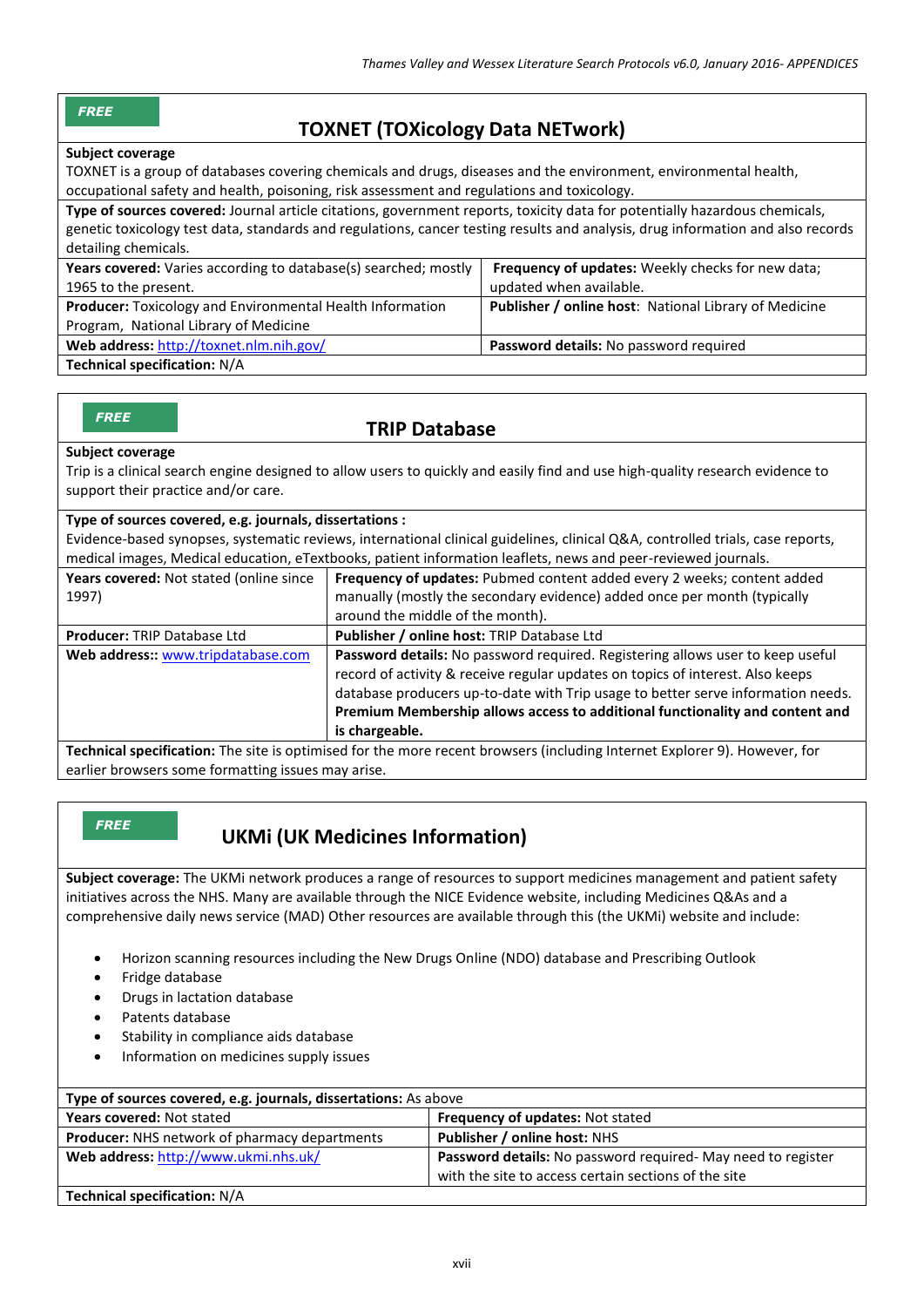#### *FREE*

## **WHO (World Health Organisation) Regional databases**

#### **Subject coverage**

Regional health and medical databases have been compiled to complement internationally known bibliographical indexes such as MEDLINE. The Regional medical indexes, give access to bibliographical information about the health material published locally. They thus add a further dimension to the retrieval of information from developed country-oriented databases.

There are five WHO Regional databases:

- Africa African Index Medicus (AIM)
- Eastern Mediterranean Index Medicus for WHO Eastern Mediterranean (IMEMR) which is part of the Virtual Health Sciences Library
- Latin America and Caribbean (LILACS)
- South-East Asia Index Medicus for South-East Asia Region (IMSEAR)
- Western Pacific Western Pacific Region Index Medicus (WPRIM)

| Type of sources covered: Journal articles, reports             |                                                              |
|----------------------------------------------------------------|--------------------------------------------------------------|
| Years covered: Varies between databases                        | Frequency of updates: Not stated                             |
| <b>Producer / online host:</b> World Health Organisation (WHO) | <b>Publisher / online host: Published under the auspices</b> |
|                                                                | of WHO Regional Offices.                                     |
| Web address: Search all at www.globalhealthlibrary.net or      | Password details: No password required                       |
| AIM - http://indexmedicus.afro.who.int/<br>1)                  |                                                              |
| IMEMR - http://www.emro.who.int/information-<br>2)             |                                                              |
| resources/imemr-database/                                      |                                                              |
| LILACS - http://lilacs.bvsalud.org/en/<br>3)                   |                                                              |
| IMSEAR - http://imsear.hellis.org/<br>4)                       |                                                              |
| WPRIM - http://www.wprim.org/<br>5)                            |                                                              |
| <b>Technical specifications: N/A</b>                           |                                                              |

#### *Password*

# **Zetoc (electronic table of contents)**

**Subject coverage**

Zetoc provides access to the British Library's table of contents of over 29,000 journals and more than 52 million article citations and conference papers across a broad subject range.

| Type of sources covered: Journal articles (availability of abstracts dependent on institution subscription arrangements) & |                                    |  |
|----------------------------------------------------------------------------------------------------------------------------|------------------------------------|--|
| conference papers                                                                                                          |                                    |  |
| Years covered: 1993-present                                                                                                | <b>Frequency of updates: Daily</b> |  |
| $D$ ueduseu: Dritich Libronu (ALIAAC                                                                                       | Dublisher Lealing heat, MUMAC      |  |

| <b>Producer: British Library/ MIMAS</b> | <b>Publisher / online host: MIMAS</b>                                        |
|-----------------------------------------|------------------------------------------------------------------------------|
| Web address: http://zetoc.mimas.ac.uk   | Password details: Free for research councils and for JISC-sponsored UK       |
|                                         | HE & FE institutions; subscription required for other eligible institutions. |
| Tashnical constitutions NIA             |                                                                              |

**Technical specifications:** N/A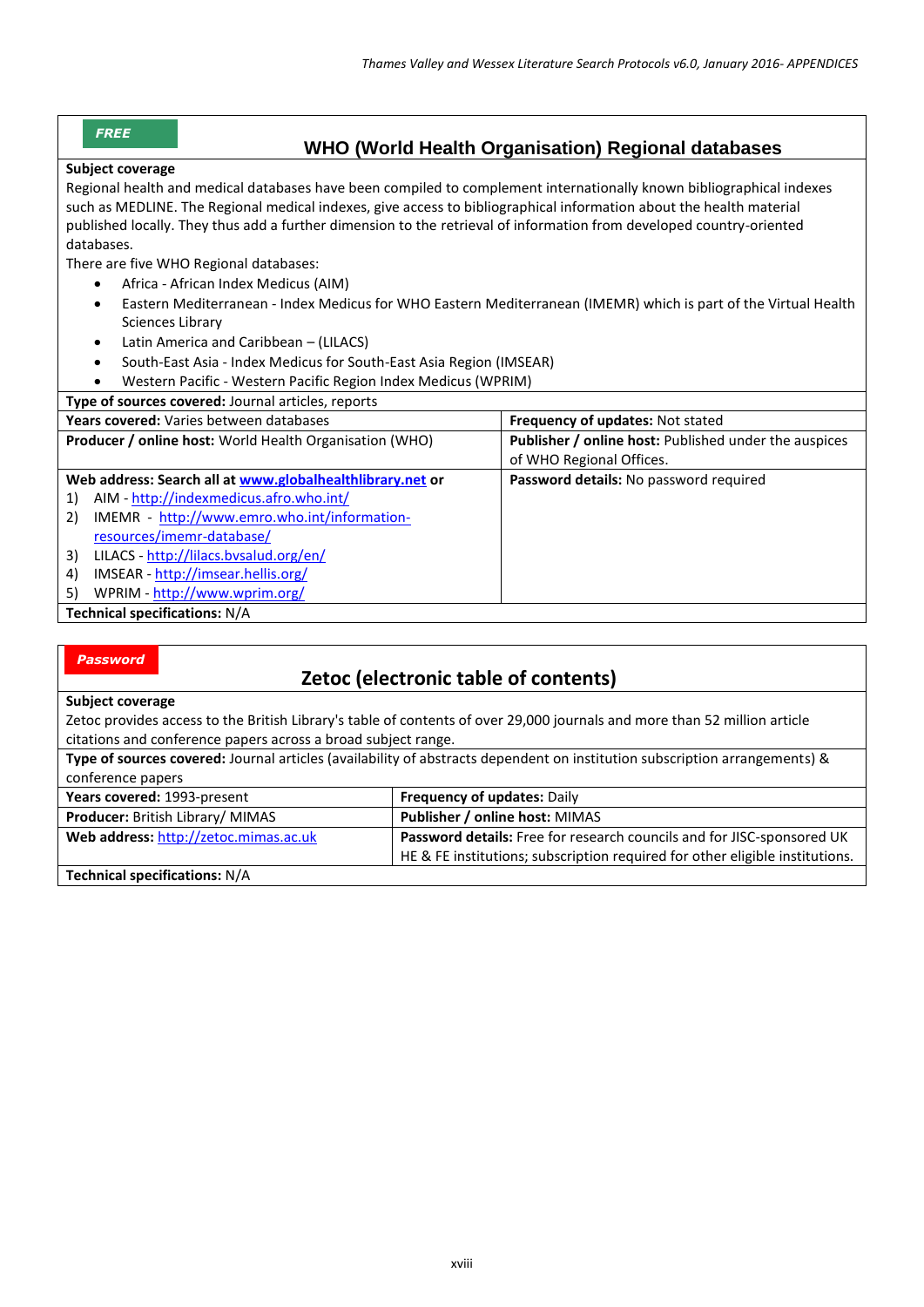# *Appendix 2*

# **Additional subject specific databases**

| <b>Database</b>                                                        | <b>Web address</b>                                         | Subscription |
|------------------------------------------------------------------------|------------------------------------------------------------|--------------|
|                                                                        |                                                            | required     |
| <b>ABI/Inform Global (business information)</b>                        | http://www.proquest.com/products-                          | Yes          |
|                                                                        | services/abi inform global.html                            |              |
| <b>Abstracts on Hygiene and Communicable</b>                           | http://www.cabi.org/publishing-products/online-            | Yes          |
| <b>Disease</b>                                                         | information-resources/abstracts-on-hygiene-and-            |              |
|                                                                        | communicable-diseases/                                     |              |
| Adolec (Adolescent Health - with                                       | http://bases.bireme.br/cgi-                                | <b>No</b>    |
| emphasis on the Americas)                                              | bin/wxislind.exe/iah/online/?IsisScript=iah/iah.xis&base=A |              |
|                                                                        | DOLEC⟨=i                                                   |              |
| Age Info                                                               | http://www.cpa.org.uk/ageinfo/ageinfo2.html                | No           |
|                                                                        |                                                            |              |
| Age Line (social gerontology)                                          | https://www.ebscohost.com/academic/ageline                 | Yes          |
|                                                                        |                                                            |              |
|                                                                        |                                                            |              |
| <b>Alcohol Studies Database</b>                                        | http://www2.scc.rutgers.edu/alcohol studies/alcohol/adv    | No           |
|                                                                        | ancedSearch.php                                            |              |
| <b>AutismData</b>                                                      | http://www.autism.org.uk/autismdata                        | No           |
|                                                                        |                                                            |              |
| <b>Bibliomap</b> (EPPI Centre Database of                              | http://eppi.ioe.ac.uk/webdatabases/Intro.aspx?ID=7         | No           |
| <b>Health Promotion Research)</b>                                      |                                                            |              |
|                                                                        |                                                            |              |
| CAB Abstracts (agriculture - includes food                             | http://www.cabi.org/publishing-products/online-            | Yes          |
| science and nutrition)                                                 | information-resources/cab-abstracts/                       |              |
| <b>Cancer Research Clinical Trials</b>                                 | http://cancerhelp.cancerresearchuk.org/trials/             | No           |
|                                                                        |                                                            |              |
| <b>Care &amp; Health Law</b>                                           |                                                            |              |
|                                                                        | http://www.careandhealthlaw.com/Public/LawDatabaseM        | <b>No</b>    |
|                                                                        | ain.aspx                                                   |              |
| <b>Center on Knowledge Translation for</b>                             | http://ktdrr.org/cgi-bin/lib systematic search.cgi         | No           |
| <b>Disability and Rehabilitation Research</b>                          |                                                            |              |
| (KTDRR)                                                                |                                                            |              |
| <b>CIRRIE Database of International</b>                                | http://cirrie.buffalo.edu/database/?redirect=true          | No           |
| Rehabilitation Research (Non US                                        |                                                            |              |
| research)                                                              |                                                            |              |
| <b>Clinical Drug Information</b>                                       | http://www.wolterskluwercdi.com/                           | Yes          |
|                                                                        |                                                            |              |
|                                                                        | http://www.proquest.com/libraries/academic/databases/c     | Yes          |
| <b>ComDisDome</b> (communication disorders)                            | dd-set-c.html                                              |              |
|                                                                        | http://disasterlit.nlm.nih.gov/                            | No           |
| DisasterLit: resource guide for disaster<br>medicine and public health |                                                            |              |
|                                                                        |                                                            |              |
| DopHer (EPPI Centre Database of                                        | http://eppi.ioe.ac.uk/webdatabases4/Intro.aspx?ID=9        | No           |
| Promoting Health Effectiveness Reviews)                                |                                                            |              |
| <b>Eldis (International Development)</b>                               | http://www.eldis.org/                                      | No           |
|                                                                        |                                                            |              |
|                                                                        | https://www.edmcasereports.com/                            | No           |
| <b>Endocrinology, Diabetes &amp; Metabolism</b>                        |                                                            |              |
| <b>Case Reports</b>                                                    |                                                            |              |
| <b>Emerald Management First</b>                                        | http://www.emeraldinsight.com/products/first/index.htm     | Yes          |
|                                                                        |                                                            |              |
| EU Kids Online (children's and young                                   | http://www.lse.ac.uk/media@lse/research/EUKidsOnline/      | No           |
| people's activities, risks and safety online)                          | DB/home.aspx                                               |              |
|                                                                        |                                                            |              |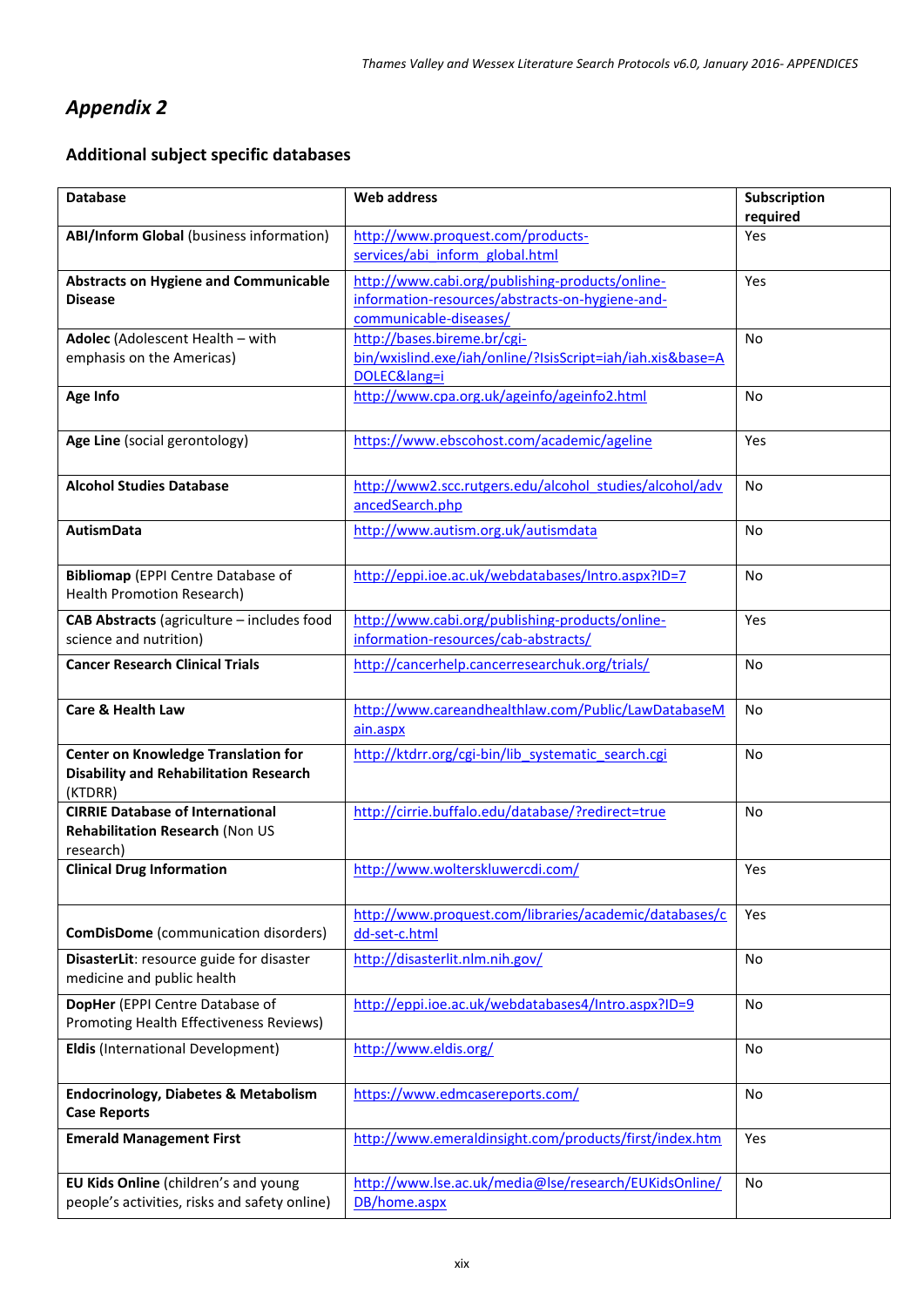| Evidence AID (natural disasters,                                                                        | http://www.evidenceaid.org/resources/                                                                                                        | No                                                                                     |
|---------------------------------------------------------------------------------------------------------|----------------------------------------------------------------------------------------------------------------------------------------------|----------------------------------------------------------------------------------------|
| humanitarian crises or major healthcare                                                                 |                                                                                                                                              |                                                                                        |
| emergencies)                                                                                            |                                                                                                                                              |                                                                                        |
| <b>Forced Migration Online</b>                                                                          | http://repository.forcedmigration.org/                                                                                                       | <b>No</b>                                                                              |
| <b>GIDEON</b> (Global Infectious Disease<br>Epidemiology Online Network)                                | http://www.gideononline.com/                                                                                                                 | Yes                                                                                    |
| Global Health Data Exchange (surveys,<br>censuses, vital statistics, and other health-<br>related data) | http://ghdx.healthdata.org/                                                                                                                  | No                                                                                     |
| <b>Health Communication Materials</b><br><b>Resources</b>                                               | http://ccp.jhu.edu/resources/                                                                                                                | No                                                                                     |
| <b>Health and Psychosocial Instruments</b><br><b>Abstracts</b>                                          | http://www.ovid.com/site/catalog/databases/866.jsp                                                                                           | Yes                                                                                    |
| <b>Health Library for Disasters</b>                                                                     | http://helid.desastres.net/                                                                                                                  | <b>No</b>                                                                              |
| Health Systems Evidence (governance,<br>finance and delivery arrangements)                              | http://www.healthsystemsevidence.org/open-search.aspx                                                                                        | No but registration<br>with site is required                                           |
| <b>HIV AIDS Clinical Trials</b>                                                                         | http://www.aidsinfo.nih.gov/ClinicalTrials/Default.aspx                                                                                      | No                                                                                     |
| <b>HSRProj</b> (Health Services Research<br>Projects in Progress - US)                                  | https://wwwcf.nlm.nih.gov/hsr_project/home_proj.cfm                                                                                          | No                                                                                     |
| <b>HSRR</b> (Health Services and Sciences<br>Research Resources)                                        | https://wwwcf.nlm.nih.gov/hsrr_search/index.cfm                                                                                              | No                                                                                     |
| <b>HUD User Bibliographic Database</b><br>(Housing)                                                     | https://www.huduser.gov/portal/bibliodb/pdrbibdb.html                                                                                        | No                                                                                     |
| International Bibliography of the Social<br><b>Sciences</b>                                             | http://www.proquest.co.uk/en-<br>UK/catalogs/databases/detail/ibss-set-c.shtml                                                               | Yes                                                                                    |
| <b>International Pharmaceutical Abstracts</b>                                                           | http://www.proquest.com/products-services/ipa-set-<br>c.html                                                                                 | Yes                                                                                    |
| Joanna Briggs Institute EBP Databases<br>(Nursing and Midwifery)                                        | http://www.ovid.com/site/catalog/databases/11299.jsp#h<br>orizontalTab1                                                                      | Yes                                                                                    |
| <b>MANTIS</b> (Manual, Alternative and Natural<br>Therapy Index System)                                 | http://www.chiroaccess.com/Start.aspx                                                                                                        | Yes for full access but<br>limited data is<br>available with free<br>site registration |
| <b>Minority Health and Health Equity</b><br><b>Archive</b>                                              | http://health-equity.pitt.edu/                                                                                                               | No                                                                                     |
| <b>Natural Medicines</b>                                                                                | http://www.ovid.com/site/catalog/databases/11576.jsp                                                                                         | Yes                                                                                    |
| NARIC KnowledgeBase (Disability and<br>Rehabilitation -formerly RehabData)                              | http://www.naric.com/?q=en/Knowledgebase                                                                                                     | No                                                                                     |
| NOPA (WHO European database on<br>nutrition, obesity and physical activity)                             | http://data.euro.who.int/nopa/                                                                                                               | No                                                                                     |
| NTIS.gov (US and non-US government-<br>sponsored research with access to most<br>technical reports)     | http://www.ntis.gov/                                                                                                                         | Not for searching.<br><b>Advanced features</b><br>do require a sub.                    |
| <b>Nutrition Abstracts and Reviews</b>                                                                  | http://www.cabi.org/publishing-products/online-<br>information-resources/nutrition-abstracts-and-reviews-<br>series-ahuman-and-experimental/ | Yes                                                                                    |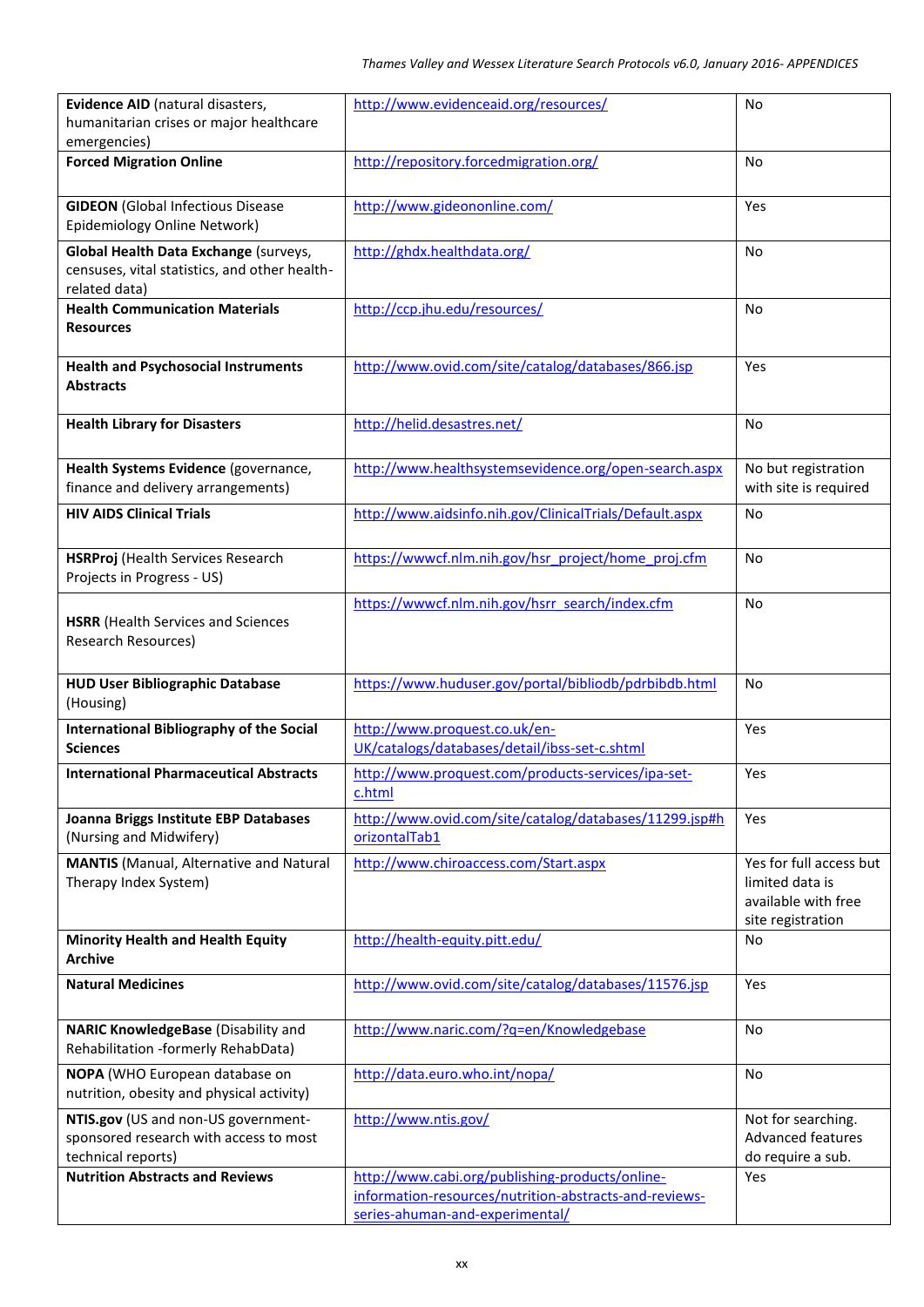| Obesity+                                                                                | http://plus.mcmaster.ca/Obesity/Default.aspx?Page=1                                                  | No but registration<br>with site is required |
|-----------------------------------------------------------------------------------------|------------------------------------------------------------------------------------------------------|----------------------------------------------|
| Orphanet (rare diseases and orphan<br>drugs)                                            | http://www.orpha.net/consor/cgi-bin/index.php                                                        | No                                           |
| <b>PAIS International Social and Public Policy</b>                                      | http://www.proquest.com/products-services/pais-set-<br>c.html                                        | Yes                                          |
| <b>Parasitology Database</b>                                                            | http://www.ovid.com/site/catalog/databases/128.jsp                                                   | Yes                                          |
| PDQ Evidence (reviews and systematic<br>reviews for health systems evidence)            | http://www.pdq-evidence.org/                                                                         | No                                           |
| <b>PILOTS</b> (Traumatic Stress)                                                        | http://www.proquest.com/products-services/pilots-set-<br>c.html                                      | Yes                                          |
| Popline (Reproductive Health)                                                           | http://www.popline.org/                                                                              | No                                           |
| Prescqipp Innovation Hub (QIPP case<br>studies for pharmacists and drug therapy)        | http://www.prescqipp.info/sharing-section/innovation-<br>hub                                         | No but need to<br>register with site         |
| <b>PROMs</b> (Patient reported outcome<br>measures)                                     | http://phi.uhce.ox.ac.uk/perl/phig/phidb search.pl                                                   | No                                           |
| <b>PROQUALID</b> (Patient reported outcome<br>and Quality of Life Instruments Database) | http://www.progolid.org/                                                                             | No but sub required<br>for advanced access   |
| PsycBITE (Psychological Database for Brain<br>Impairment Treatment Efficacy)            | http://www.psycbite.com/                                                                             | No                                           |
| PsycEXTRA (American Psychological<br>Association - grey literature)                     | http://www.apa.org/pubs/databases/psycextra/                                                         | Yes                                          |
| <b>PsycTESTS</b>                                                                        | http://www.ovid.com/site/catalog/databases/10528.jsp                                                 | Yes                                          |
| <b>RHL</b> (Reproductive Health Library)                                                | http://apps.who.int/rhl/en/                                                                          | No                                           |
| Safety Lit (Injury Prevention)                                                          | http://safetylit.org/                                                                                | No                                           |
| <b>Social Work Abstracts</b>                                                            | http://www.ovid.com/site/catalog/DataBase/150.jsp                                                    | Yes                                          |
| <b>Sociological Abstracts</b>                                                           | http://www.proquest.com/products-services/socioabs-set-<br>c.html                                    | Yes                                          |
| <b>Social Services Abstracts</b>                                                        | http://www.proquest.com/products-services/ssa-set-<br>c.html                                         | Yes                                          |
| <b>SpeechBITE</b>                                                                       | http://www.speechbite.com/                                                                           | No                                           |
| <b>SportsDISCUS</b>                                                                     | http://www.ebscohost.com/public/sportdiscus-with-full-<br>text                                       | Yes                                          |
| <b>Transplant Library</b>                                                               | http://www.ovid.com/site/catalog/databases/4633.jsp                                                  | Yes                                          |
| <b>Tropical Diseases Bulletin</b>                                                       | http://www.cabi.org/publishing-products/online-<br>information-resources/tropical-diseases-bulletin/ | Yes                                          |
| <b>TRoPHI</b> (Trials Register of Promoting<br>Health Interventions)                    | http://eppi.ioe.ac.uk/webdatabases4/Intro.aspx?ID=12                                                 | No                                           |
| <b>Violence and Abuse Abstracts</b>                                                     | http://www.ebscohost.com/government/violence-abuse-<br>abstracts                                     | Yes                                          |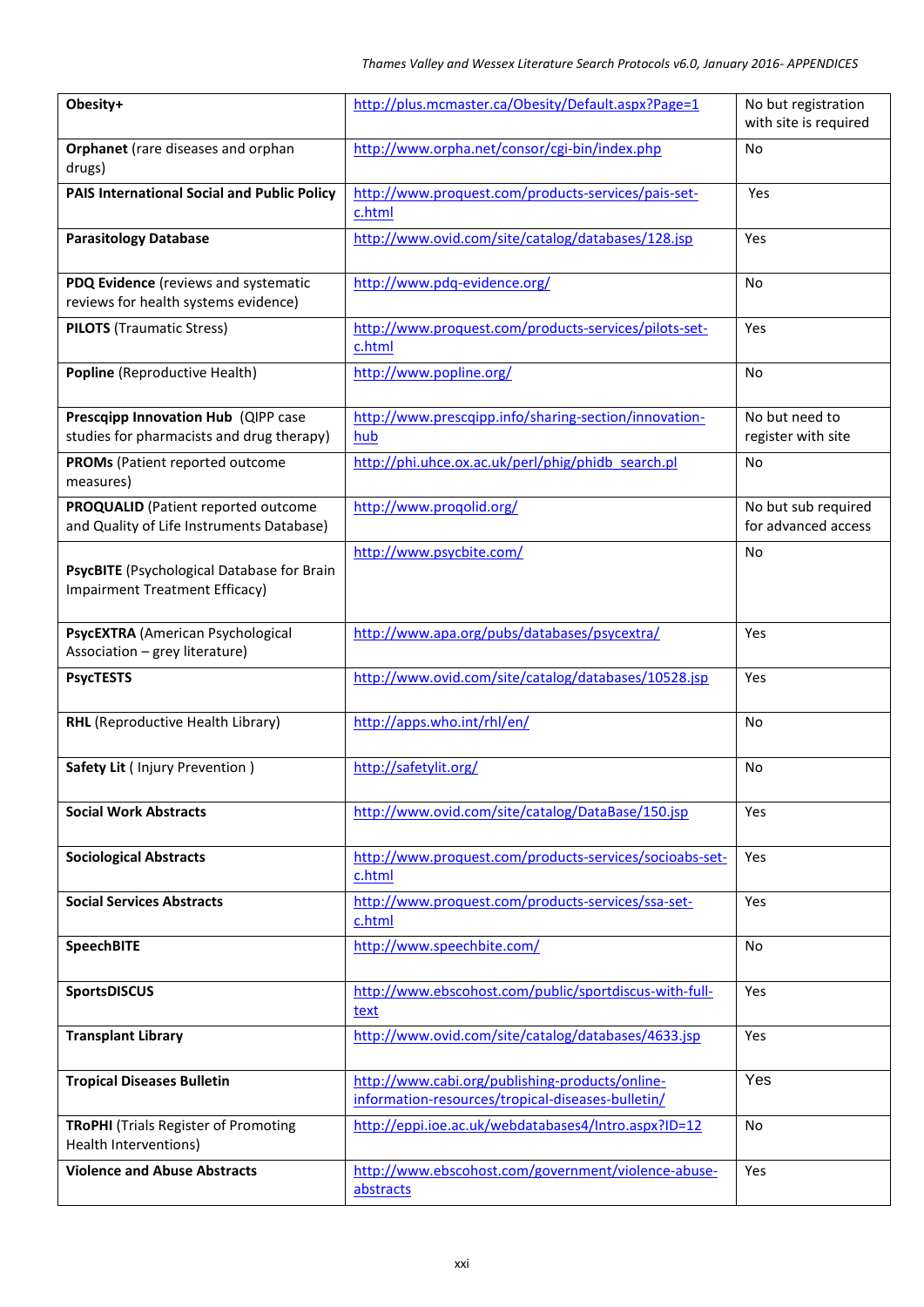| Virtual Health Library: Evidence Portal<br>(emphasis on South America, Portugal,<br>Spain and South Africa) | http://regional.bvsalud.org/php/index.php                                  | No |
|-------------------------------------------------------------------------------------------------------------|----------------------------------------------------------------------------|----|
| <b>WHOLIS</b> (World Health Organisation<br>Library)                                                        | http://dosei.who.int/uhtbin/cgisirsi/Wed+Nov+22+03:11:1<br>0+MET+2006/0/49 | No |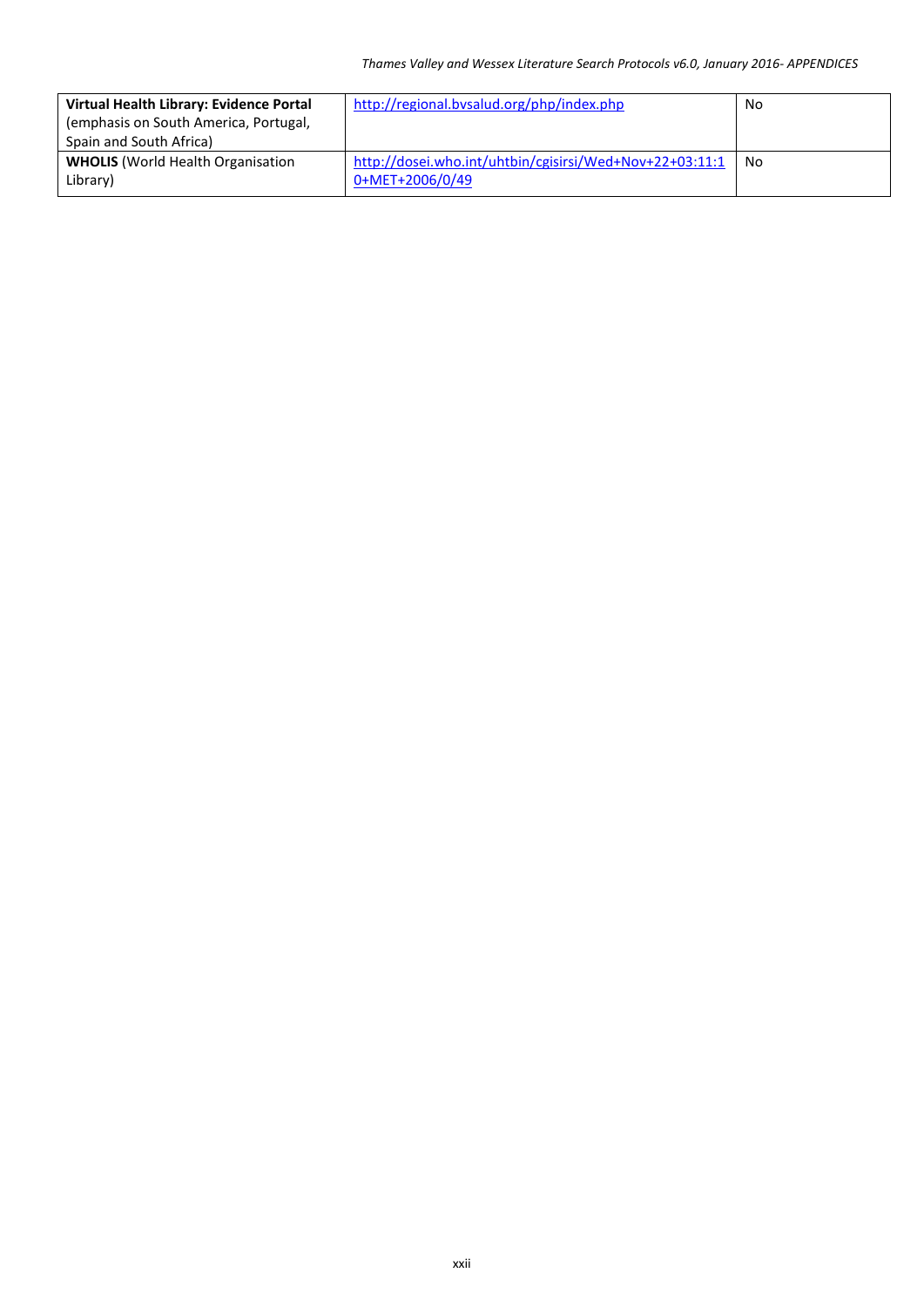# *Appendix 3* Sites to help choose referencing software

- Comparison of bibliographic software compiled by Loughborough University, 2015 [http://www.lboro.ac.uk/media/wwwlboroacuk/content/library/downloads/refworks/Bibliographic\\_Comparison\\_20](http://www.lboro.ac.uk/media/wwwlboroacuk/content/library/downloads/refworks/Bibliographic_Comparison_2015.pdf) [15.pdf](http://www.lboro.ac.uk/media/wwwlboroacuk/content/library/downloads/refworks/Bibliographic_Comparison_2015.pdf)
- University of Exeter Referencing software guide <https://as.exeter.ac.uk/library/subjectguides/english/informationskills/referencingsoftware/>
- Wikipedia comparison of reference software [https://en.wikipedia.org/wiki/Comparison\\_of\\_reference\\_management\\_software](https://en.wikipedia.org/wiki/Comparison_of_reference_management_software)

# *Appendix 4* Search Discovery Tools

#### **Go Pubmed** <http://www.gopubmed.org/web/gopubmed/>

GoPubMed<sup>®</sup> allows users to find information significantly faster and guarantees completeness of search results. The fundamental difference between GoPubMed's<sup>®</sup> semantic search technology and traditional search engines such as PubMed or Google is the use of background knowledge. Semantic algorithms connect text – abstracts from the MEDLINE database – to background knowledge in the form of semantic networks of concept categories, also called ontologies or knowledge base. This is done by **meaning** and *not* by **keywords** only. So results are meaningfully structured and intelligent semantic navigation becomes possible. You can also view publication statistics based on your search terms including top years published, countries, cities, authors, journals, subject terms

#### **Knalij** <http://knalij.com/>

Presents Pubmed results visually using interactive maps. The maps show connections between medical concepts and the extent of the research for each of those concepts

### **MeSH on Demand -** <https://www.nlm.nih.gov/mesh/MeSHonDemand.html>

Paste in a block of text and generate a list of relevant MeSH terms

#### **Pubmed PubReMiner** - <http://hgserver2.amc.nl/cgi-bin/miner/miner2.cgi>

Provides detailed analysis of Pubmed Search results. Generates frequency tables to show which journals you topic is published in the most, which authors are most active, which words appear most in the titles and abstracts, which MeSH terms appear most frequently

#### **Quetzal – Linguistic searching of Medline** <https://www.quetzal-search.info/>

Uses ontology based searching of Medline to deliver contextually relevant results. Quetzal's *Power Term*™ functionality allows users to find all members of a category such as "diseases" without cluttering results with hits from general terms (e.g., disease, syndrome), resulting in lists that specifically answer questions such as: "Which diseases are affected by caffeine?" Basic version available for free. Subscription required for advanced features

**SJR SCImago Journal & Country Rank** <http://www.scimagojr.com/index.php> A portal that includes the journals and country scientific indicators developed from the information contained in the [Scopus®](http://www.scopus.com/) database. It includes the Shape of Science which visually illustrates the bibliometic data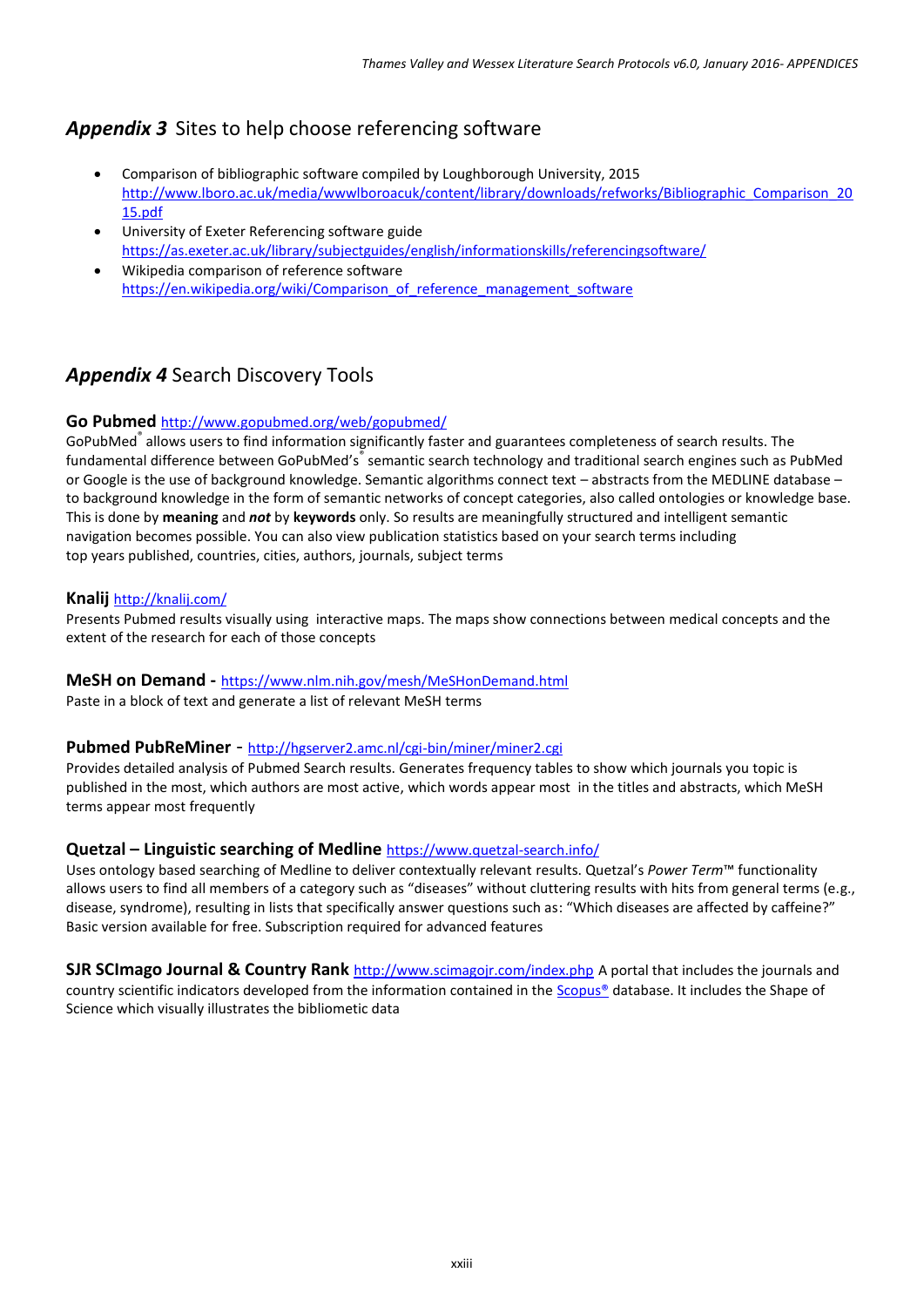# **Bibliography**

(1) Booth A (2006) Clear and present questions: formulating questions for evidence based practice. *Library Hi Tech*. 24(3): 355-368

(2) Booth A (2006) "Brimful of STARLITE": toward standards for reporting literature searches. *J Med Libr Assoc*. 94(4):421-9

(3) Brown P et al. (2006) How to formulate research recommendations. BMJ 333(7572):804-806

(4) Critical Appraisal Skills Programme (2002). *Evidence based health care: an open learning resource for health care practitioners*. Unit 2 Asking the question and finding the evidence**.** (2nd ed) CASP: Oxford

(5) Chartered Institute of Personnel and Development (CIPD). (2015) *[PESTLE analysis factsheet](http://www.cipd.co.uk/subjects/corpstrtgy/general/pestle-analysis.htm)*. Available at: <http://www.cipd.co.uk/hr-resources/factsheets/pestle-analysis.aspx>Accessed 16/01/2016

(6) Bossuyt PM and Leeflang MM (2008) Developing criteria for including studies. Chapter 6. In: The Cochrane Collaboration (ed) *Cochrane Handbook for Systematic Reviews of Diagnostic Test Accuracy*. Available at: <http://dta.cochrane.org/sites/dta.cochrane.org/files/uploads/Chapter06-Including-Studies%20%28September-2008%29.pdf> Accessed 16/01/2016

(7) Cooke A, Smith D and Booth A (2012) Beyond PICO : The SPIDER Tool for qualitative evidence synthesis. *Qual Health Res* 22(10):1435-1443

(8) Centre for reviews and Dissemination (2009) *Systematic reviews: CRD's guidance for undertaking reviews in health care*. Available at: <https://www.york.ac.uk/crd/guidance/>Accessed 16/01/2016

(9) Davies KS (2011) Formulating the evidence based practice question: a review of frameworks. *Evidence Based Library and Information Practice* 6(2):75-80

(10) Dawes M et al. (2007) The identification of clinically important elements within medical journal abstracts: Patient, population, problem, exposure intervention, comparison, outcome, duration and results (PECODR). *Informatics in Primary Care 15*(1): 9-16

(11) Fineout-Overholt E and Johnson L (2005) Teaching EBP: Asking searchable, answerable clinical questions. *Worldviews on Evidence-Based Nursing 2*(3):157-60

(12) Glasper E A and Rees C (2013) *How to write your nursing dissertation.* Chichester: Wiley-Blackwell

(13) Glover J and Gentry M (2003) *Literature Searching Guidelines Checklist for Researchers*. Originally available at: [http://doc.med.yale.edu/education/hic/Literature\\_Searching\\_Guidelines1.pdf](http://doc.med.yale.edu/education/hic/Literature_Searching_Guidelines1.pdf) Accessed 16/01/2016

(14) Guames-Careaga I and Gutierrez-Ibarluzea I (2008) Biomedical literature search protocols: consensus statement from the documentation units of the Spanish health technology assessment agencies*. International Journal of Technology Assessment in Healthcare* 24(1): 104-111

(15) Guyatt G et al (eds) (2015) *Users' guides to the medical literature: a manual for evidence-based clinical practice* (3<sup>nd</sup> ed) New York: McGraw-Hill Education

(16) Haynes RB (2006) Of studies, syntheses, synopses, summaries, and systems: the "5S" evolution of information services for evidence-based health care decisions. *ACP J.Club* 145(3):A8

(17) Higgins JPT and Green S (eds) (2012) *Cochrane Handbook for Systematic Reviews of Interventions.* Version 5.1.0. The Cochrane Collaboration, updated March 2011. Available at: [www.cochrane-handbook.org](http://www.cochrane-handbook.org/) Accessed 16/01/2016

(18) InterTASC Information Specialist Subgroup. *Search filter resource*. Available at: [https://sites.google.com/a/york.ac.uk/issg-search-filters-resource/home](https://sites.google.com/a/york.ac.uk/issg-search-filters-resource/home%20Accessed%2016/01/2016) Accessed 16/01/2016